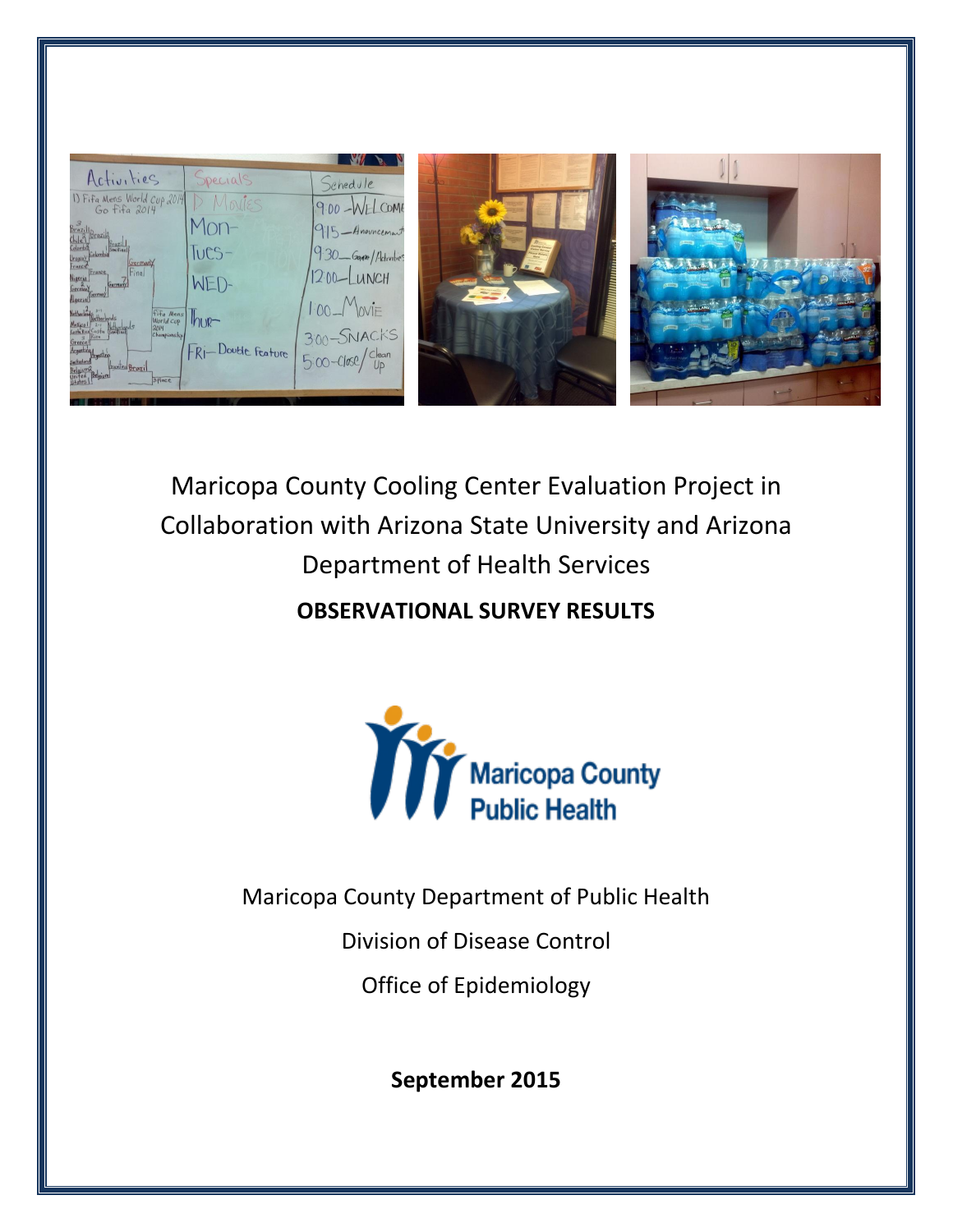# **Table of Contents**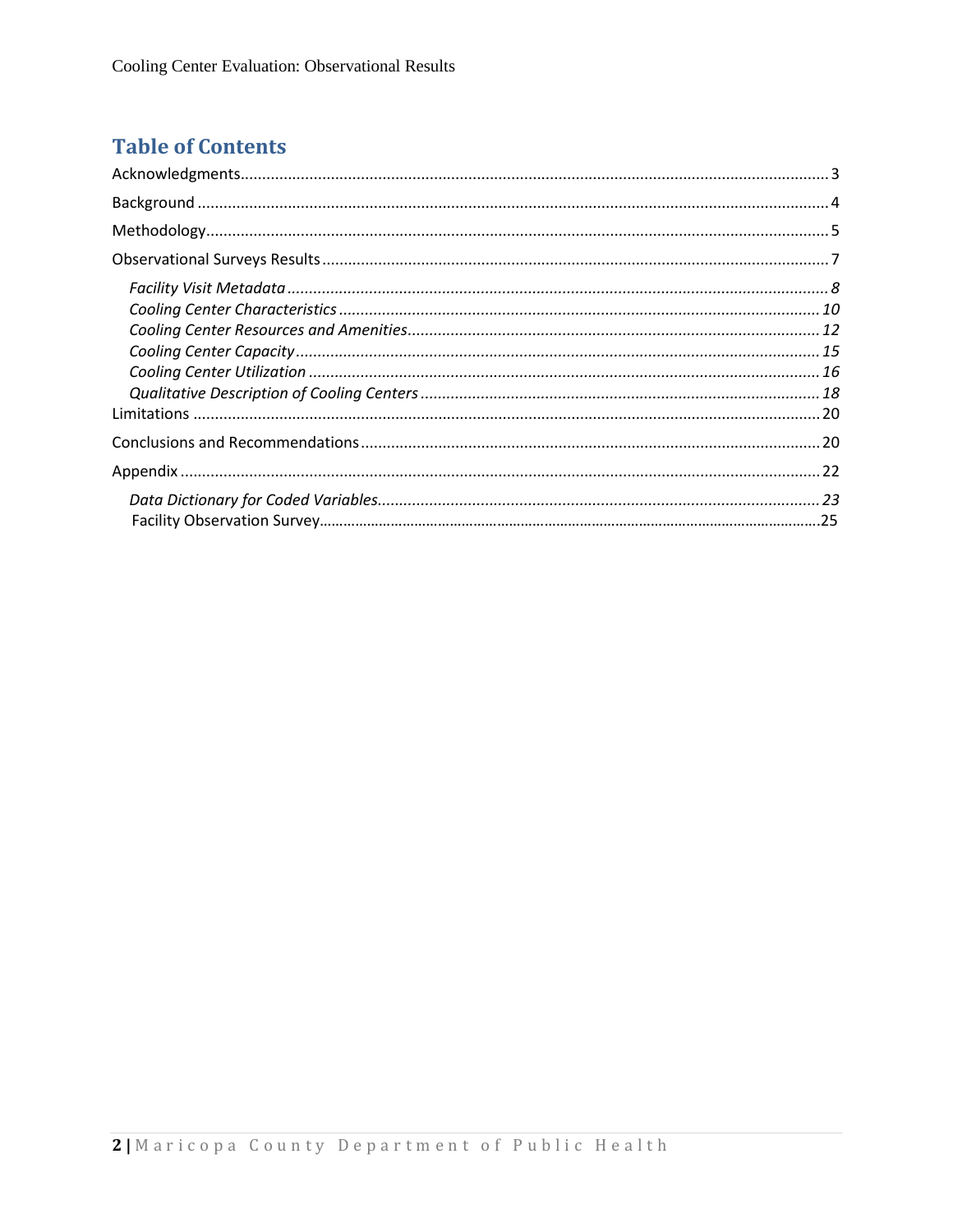# **Acknowledgments**

<span id="page-2-0"></span>The Maricopa County Department of Public Health (MCDPH), Office of Epidemiology would like to thank the following agencies for their contributions the Cooling Center Evaluation Project:

- Arizona Department of Health Services (ADHS): Office of Environmental Health
- Arizona State University (ASU) Center for Policy Informatics and School of Geographical Sciences and Urban Planning
- City of Phoenix
- Maricopa Association of Governments (MAG)
- Cooling Center Facility Managers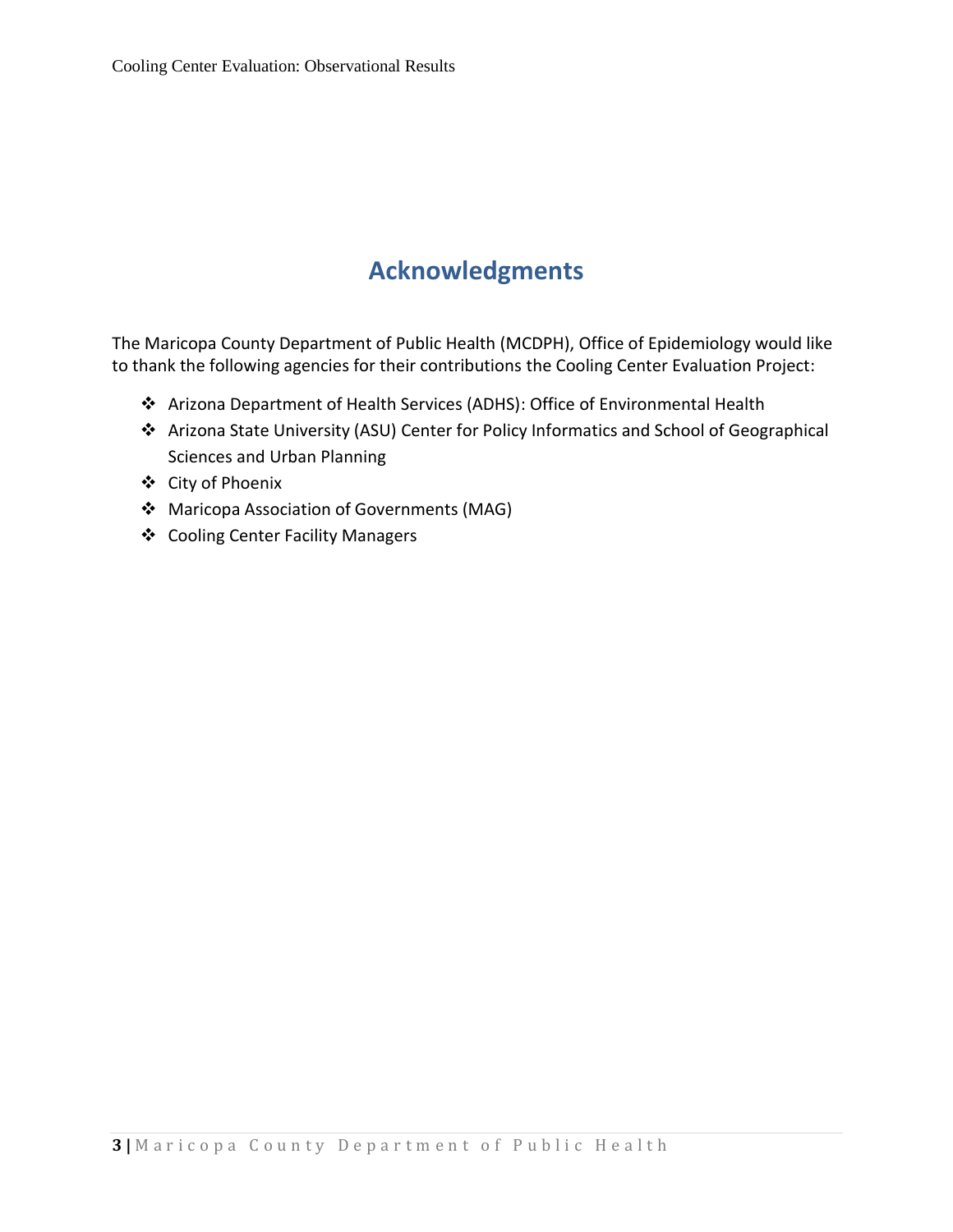# **Background**

<span id="page-3-0"></span>Maricopa County experiences temperatures  $\geq 100$  °F as early as mid-May, and such conditions continue through the first week of October. On average, there are 26 days each year in which maximum temperatures are  $>$  110 °F, and 10 days where minimum temperatures are  $>$ 90 °F. Daytime temperatures experienced in Maricopa are often high enough to cause an increase in core temperature for individuals who are outdoors, even when at rest. Further, when nighttime temperatures remain high the human body does not get relief from the daytime heat and may not be able to appropriately adjust.

In 2005, there were 35 heat-associated deaths in Maricopa County over nine consecutive days, with the majority occurring amongst the homeless population. In response to this event, the City of Phoenix and the Maricopa County Association of Governments (MAG) partnered together to found the Heat Relief Network (HRN), a county-wide response to extreme environmental temperatures. The response included implementation of cooling centers and water collection and distribution sites. Cooling centers can be community centers, churches, and other community based organizations that provide water and serve as a safe, cool indoor place during the day for refuge from the heat. There were 56 registered cooling centers during the summer of 2014.

The Cooling Center Evaluation project was a collaboration between Maricopa County Department of Public Health (MCDPH), Arizona Department of Health Services (ADHS), and Arizona State University (ASU) to evaluate the cooling centers based on the services provided, daily operations, demographics of visitors, and potential for expansion.

Throughout the evaluation process, multiple partners including public health officials, community members, academic researchers, government agencies, and nonprofit organizations joined together to complete the assessment. Those involved with the project were broken down into two groups: evaluators and stakeholders.

- The evaluators, which consisted of MCDPH, ADHS, ASU, and a team of MCDPH interns, were responsible for the project as a whole. The evaluators developed the surveys, conducted the interviews, collected and analyzed the data, and developed recommendations.
- The stakeholders were a collective group of community members/organizations who were invested in the project through their interest in heat relief efforts. They consisted of HRN, MAG, and the Cooling Center Managers.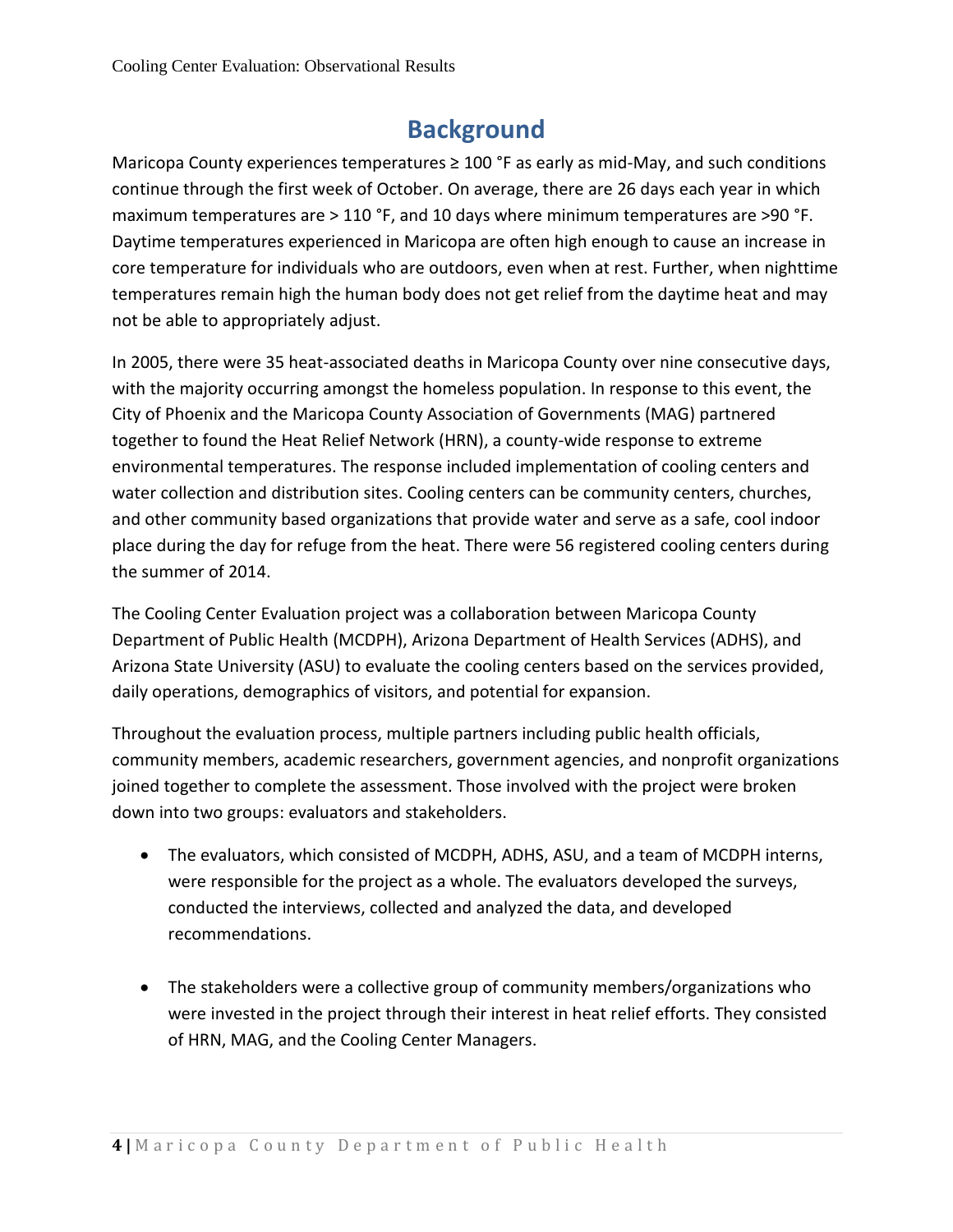# **Methodology**

<span id="page-4-0"></span>Maricopa County Department of Public Health has tracked heat associated mortality and morbidity data since 2006. From these data MCDPH has examined trends and risk factors to help identify vulnerable populations within Maricopa County. The idea to evaluate the cooling centers originated at MCDPH in November of 2013, in an effort to link the heat-associated morbidity and mortality data with prevention strategies in the community, and to build partnerships between community and government members.

Shortly after introducing the project internally, MCDPH introduced the idea to ASU and ADHS during the monthly Heat Surveillance Planning meeting that MCDPH organizes. At the meeting, all three partners agreed to pursue the project, and began initial planning. From January to February of 2014 MCDPH, ADHS, and ASU worked on developing project plans and a timeline, (see table 1) ultimately deciding to implement the project in the summer of 2014. Part of the planning phase included introducing the project to the Phoenix HRN and MAG, both of whom agreed to become project stakeholders.

In March of 2014, MCDPH, ASU, and ADHS began working on developing the surveys that would be used for the evaluation. **Three surveys were developed: the visitor survey, facility manager survey, and observational site survey.**

During the same time period, MCDPH worked on obtaining an exemption from the Institutional Review Board (IRB) for the evaluation, and training and ensuring all parties involved in the evaluation were certified using the Collaborative Institutional Training Initiative (CITI) Human Research Curriculum.

Concurrently, MCDPH invited the Centers for Disease Control and Prevention (CDC) Public Health Associate (PHAP) to assist with project planning and implementation.

In May of 2014, the three surveys were pilot tested to ensure they captured the themes and goals of the evaluation. Pilot tests were done at two of the Cooling Center locations, and allowed for the facility managers to provide feedback on the surveys and evaluation as a whole.

After successfully pilot testing the surveys and incorporating feedback from stakeholders, the evaluators divided themselves into three field teams to more efficiently complete the evaluation across the large geographic expanse covered by the HRN. The field teams included members from MCDPH, ADHS, ASU, as well as, the PHAP fellow, and a group of MCDPH interns. Each field team consisted of three members, all of whom were thoroughly trained on survey procedures, interviewer bias, and best practices for working with community partners.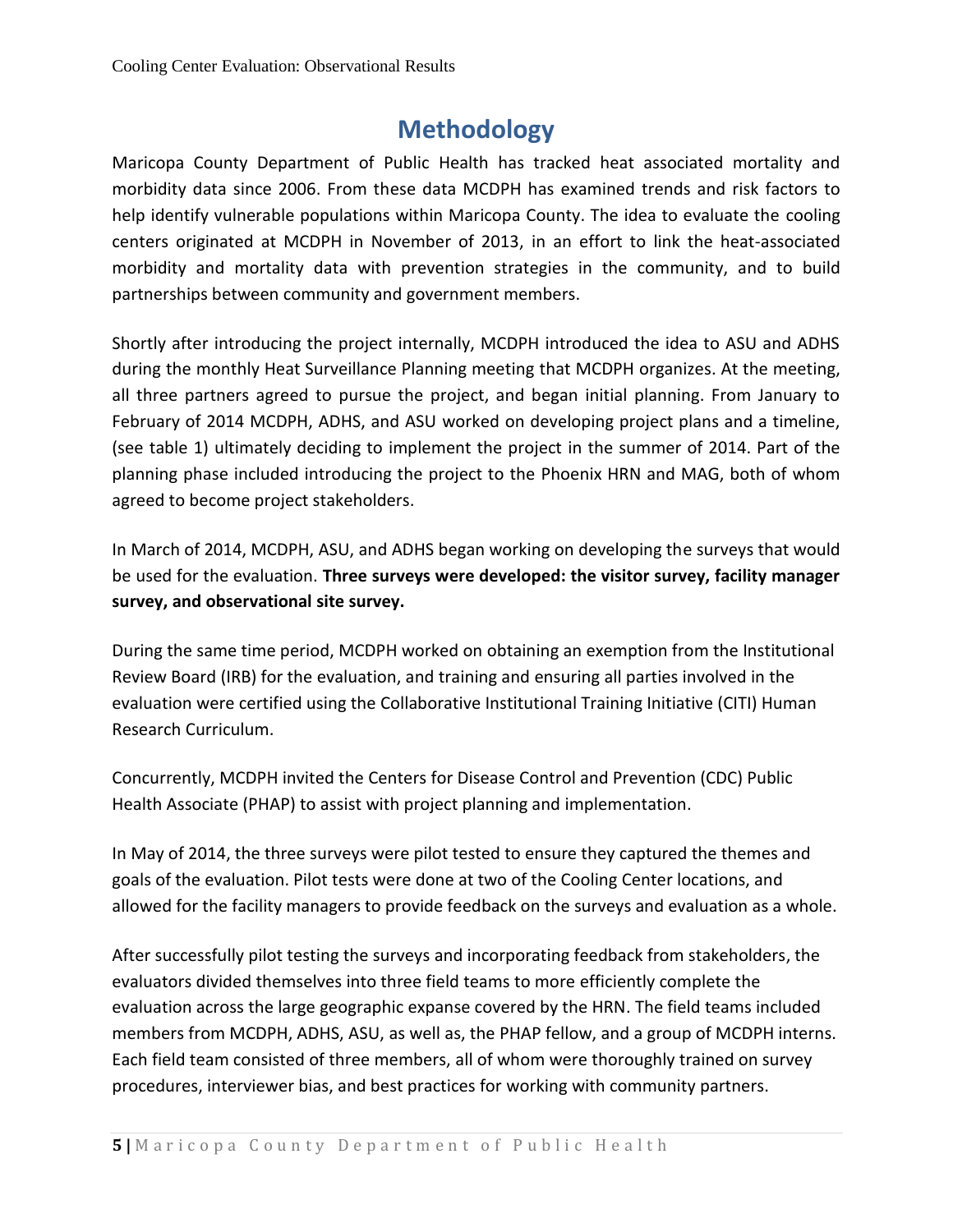In the same month, MCDPH introduced the Cooling Center Evaluation to the public at the HRN Summer Kick-Off Meeting. The project was well received by the community, and was ready to be implemented.

Initial deployment of the surveys took place on June 3, 2014, following the first excessive heat warning of 2014. Site visits were made to each of the cooling centers during the first few weeks of June, and surveys and educational materials were distributed. Both qualitative and quantitative data were collected from the surveys. Below is a breakdown of the survey distribution.

- 1. **Visitor Survey:** Evaluators distributed visitor surveys to the Cooling Centers based on the estimated capacity and utilization. The surveys were self-administered by the visitors, on a one per person basis, and responses were kept anonymous. The survey focused on questions that gauged the visitors' reason(s) for visiting the center, modes of transportation, air conditioning (AC) status, knowledge of heat risk, demographics, and more. The survey was available in English and Spanish language. Translation was completed by a certified translator. The evaluators collected the surveys at the end of the summer (September 2014).
- 2. **Facility Manager Survey:** Evaluators conducted the facility manager survey as an inperson interview and with the interviewee permission it was recorded. The facility manager survey was designed to collect basic facility information, Cooling Center capacity and utilization information, information on services and supplies, and more. Interviews were conducted June-September 2014.
- 3. **Observational Survey:** Evaluators conducted the observational survey in-person. Information collected was based on evaluators view and understanding of the Cooling Center(s). The observers collected information on the Cooling Center type, location, visibility, accessibility, capacity, utilization, features and amenities, and more.

Data collection, quality control, and analysis of the visitor surveys were completed using Qualtrics, Microsoft Excel, and SAS Enterprise Guide.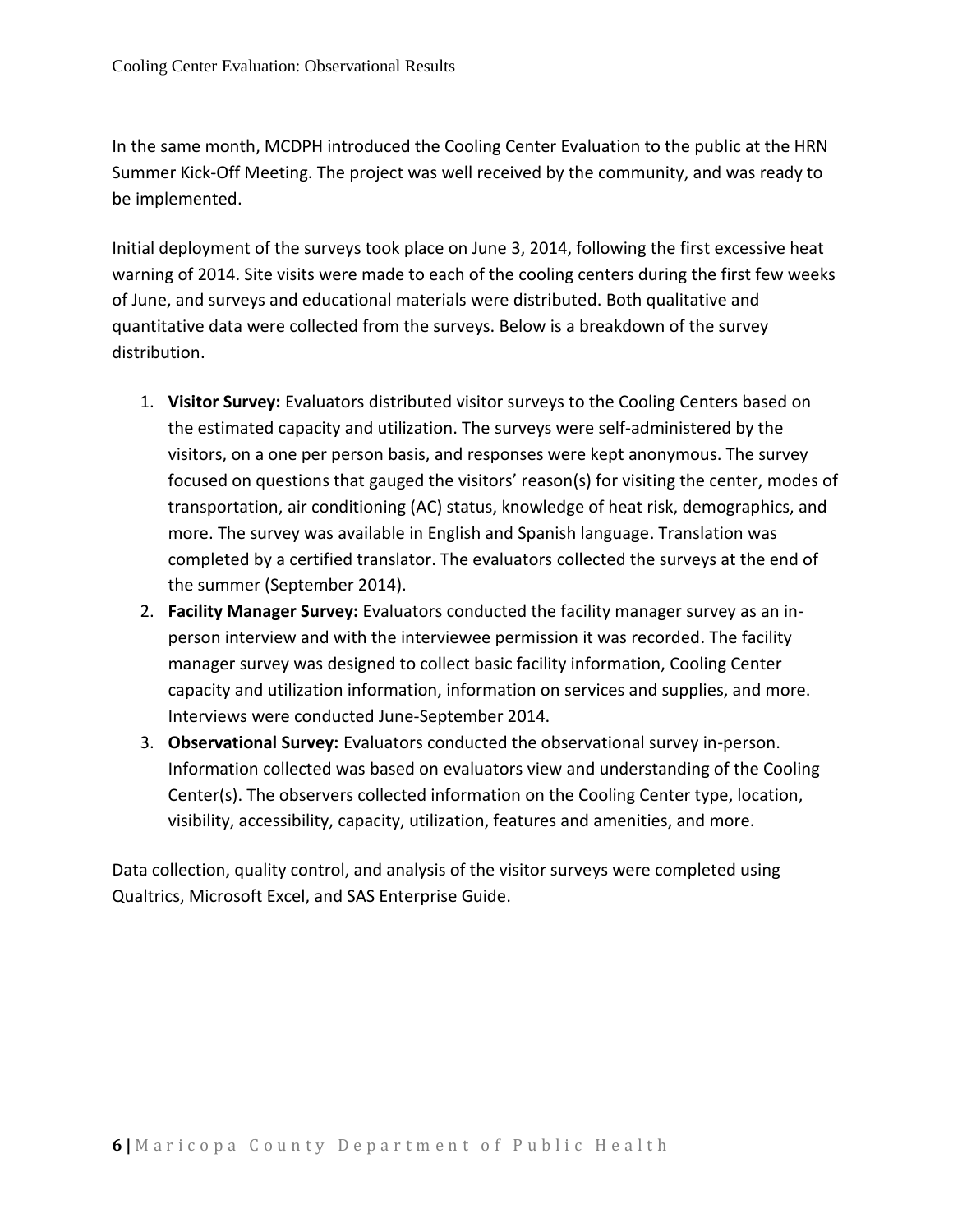| Date                    | <b>Project Timeline</b>                                                                                                             | <b>Partners Involved</b> |
|-------------------------|-------------------------------------------------------------------------------------------------------------------------------------|--------------------------|
| November 2013           | Project Idea Developed                                                                                                              | <b>MCDPH</b>             |
| January-February 2014   | Initial Planning Phase (workgroup planning<br>meetings)                                                                             | Evaluators/Stakeholders  |
| <b>March 2014</b>       | Site Observational Survey, Visitor Survey,<br>and Facility Manager Survey developed                                                 | Evaluators               |
| April 2014              | Institutional Review Board (IRB) exemption<br>submitted                                                                             | Evaluators               |
| May 2014                | Survey pilot tested, field teams established,<br>field team training completed<br>Project introduced at the HRN Kick-Off<br>Meeting | Evaluators               |
| June-August 2014        | Data collection and data entry                                                                                                      | Evaluators/Stakeholders  |
| September-December 2014 | Data entry continued, preliminary data<br>quality control and analysis                                                              | Evaluators               |
| January-September 2015  | Finalize report, disseminate results to<br><b>Stakeholders</b>                                                                      | Evaluators               |

**Table 1. Timeline of Cooling Center Evaluation Events, Maricopa County 2014**

# **Observational Surveys Results**

<span id="page-6-0"></span>This report focuses on the results from the observational survey only. The goal of the observational survey was to gain a better understanding of the how facility characteristics such as layout, visibility, and accessibility impact the visitors' experience at the cooling center. Questions in the observational survey were designed to gain information about the following characteristics: facility type, location, visibility, accessibility, capacity, utilization, and amenities.

There were a total of 56 cooling centers registered with MAG during the summer of 2014. Out of the 56 cooling centers, the evaluators were able to complete 53 observational surveys. The three facilities that were not observed were found to be closed or inaccessible. Below are the final results.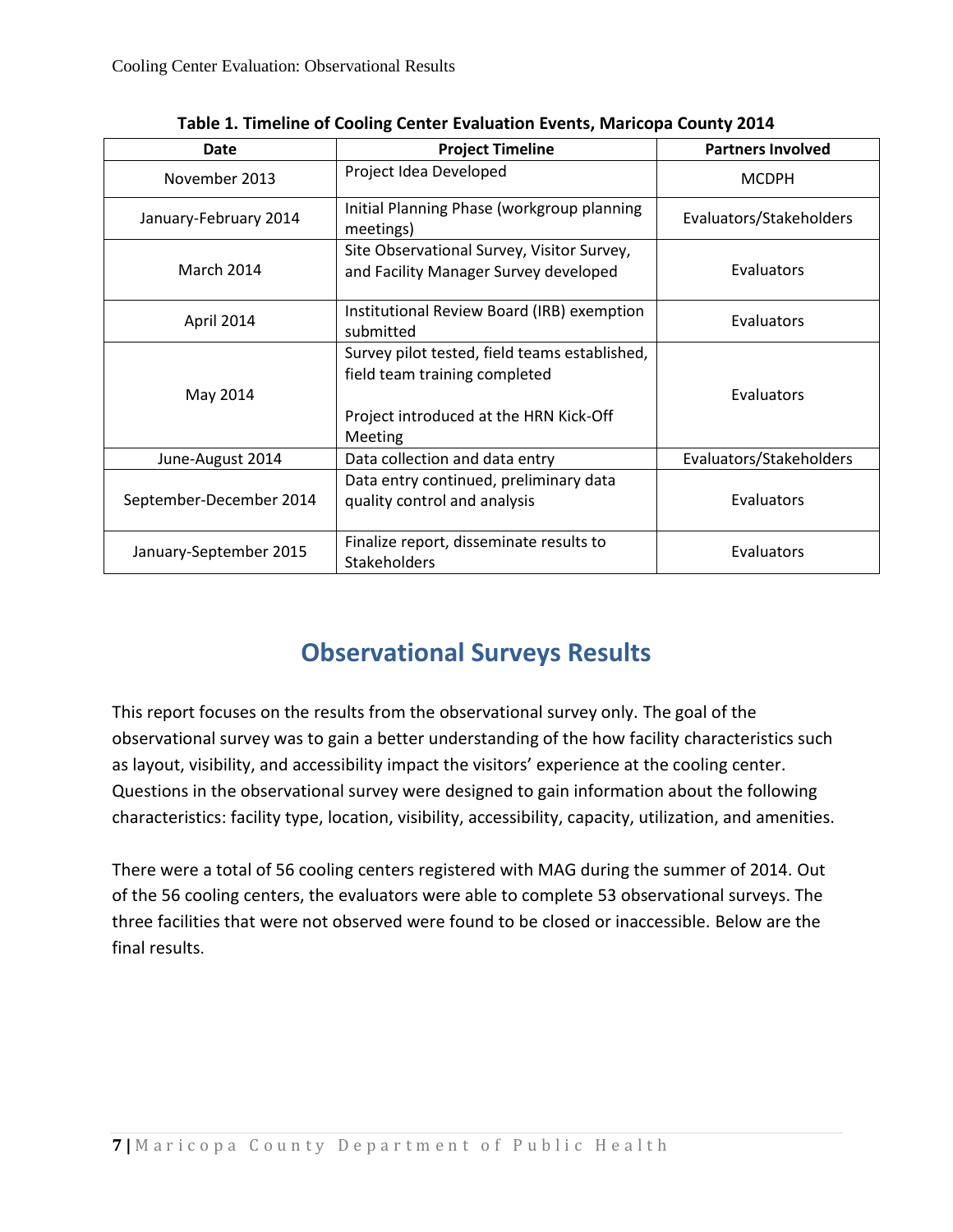## **Facility Visit Metadata**



<span id="page-7-0"></span>**Graph 1. Number of Observational Surveys Completed by Month (n=52)\*, Maricopa County, 2014**

\*Excludes one facility where no response was recorded

Over half (58%) of the Cooling Center observational surveys were completed in July, followed by a quarter (27%) of the visits completed in August.





The majority of the cooling center observational surveys were completed during midday (56%) or in the morning (40%) as most of the cooling centers operated during normal business hours (8am-5pm).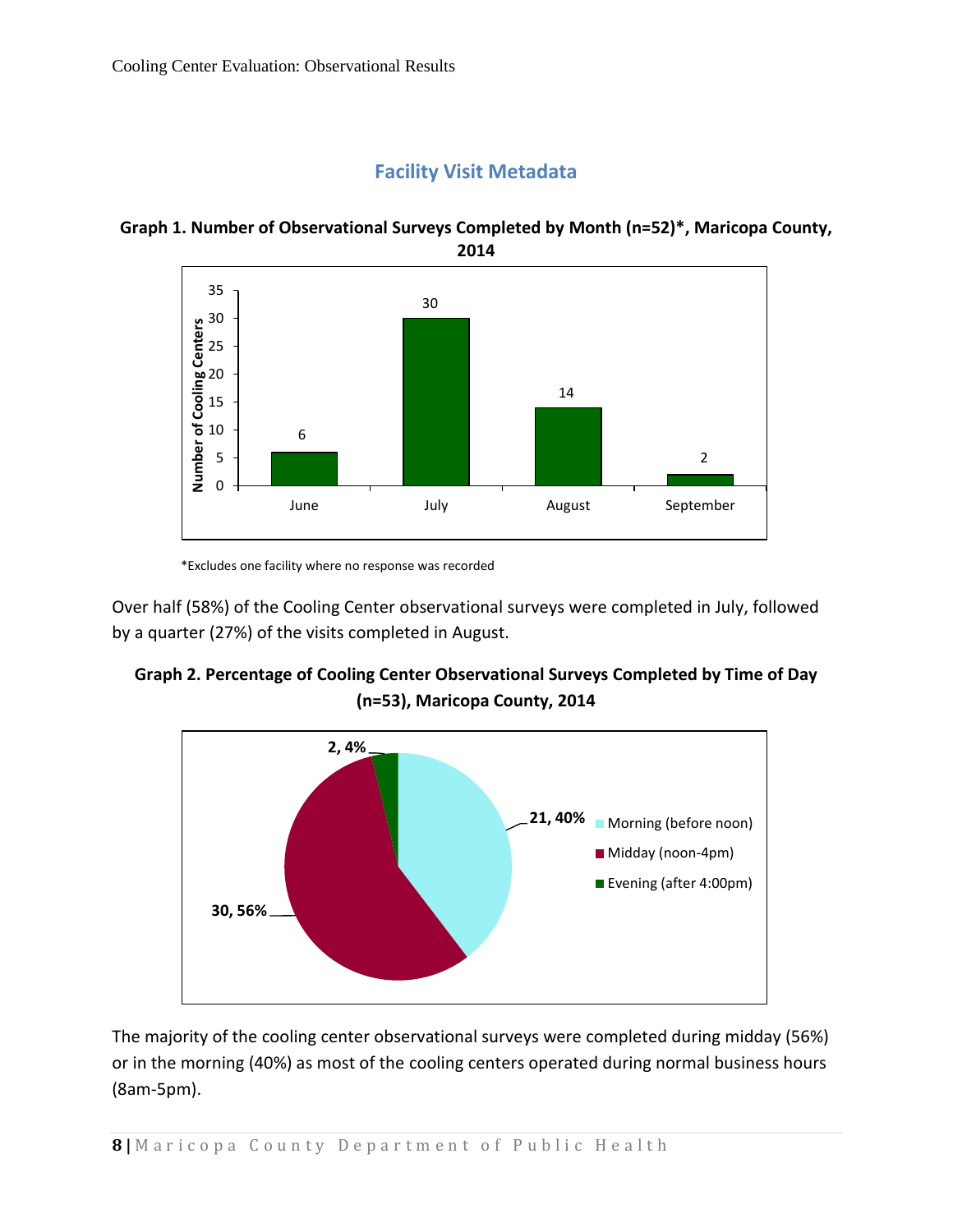

**Graph 3. Indoor Temperature of Cooling Center (n=49)\*, Maricopa County, 2014**

\*Excludes four facilities where no response was recorded

<span id="page-8-0"></span>The evaluators took a temperature reading inside each of the cooling centers during their observational visits. Over 3/4 of the cooling centers had a temperature between 70-79˚F, with very few cooling centers reaching temperatures below 70˚F and above 80˚F.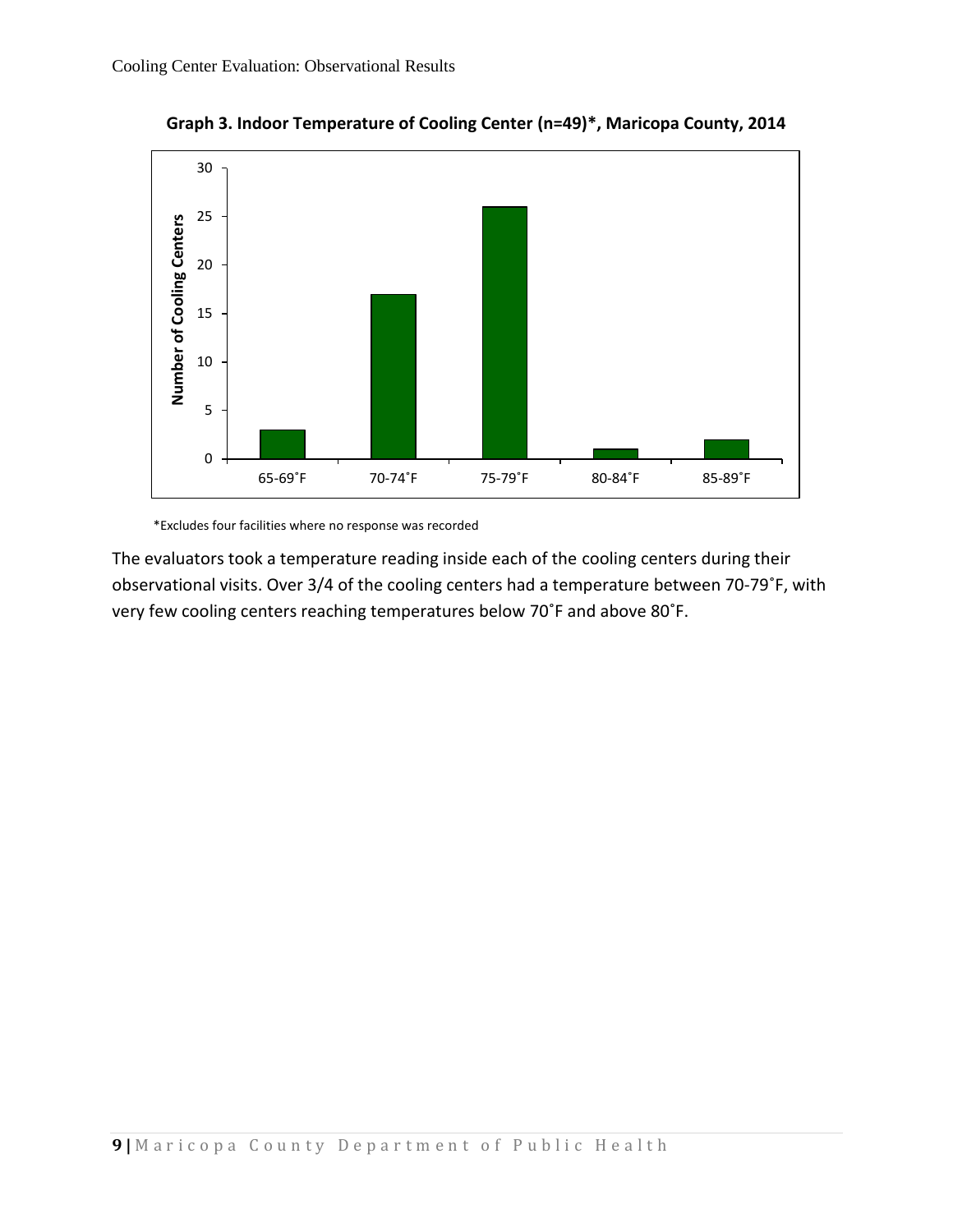

### **Cooling Center Characteristics**



The evaluators classified each of the cooling centers by type of facility and were able to choose multiple facility types if applicable. Some of the cooling centers were categorized as more than one type of facility based on their services offered. As seen in the graph above, a majority of the facilities were identified as being "community centers" (72%), followed by "senior center" (21%). The other facility types not included in the graph consist of: individual residence, family services, drug and alcohol rehab center, apartment complex, and thrift shop.

#### **Graph 5. Visibility of Indicator Sign on the Facility's Exterior Informing Visitors that it is a Cooling Center (n=52)\*, Maricopa County, 2014**



\*Excludes one facility where no response was recorded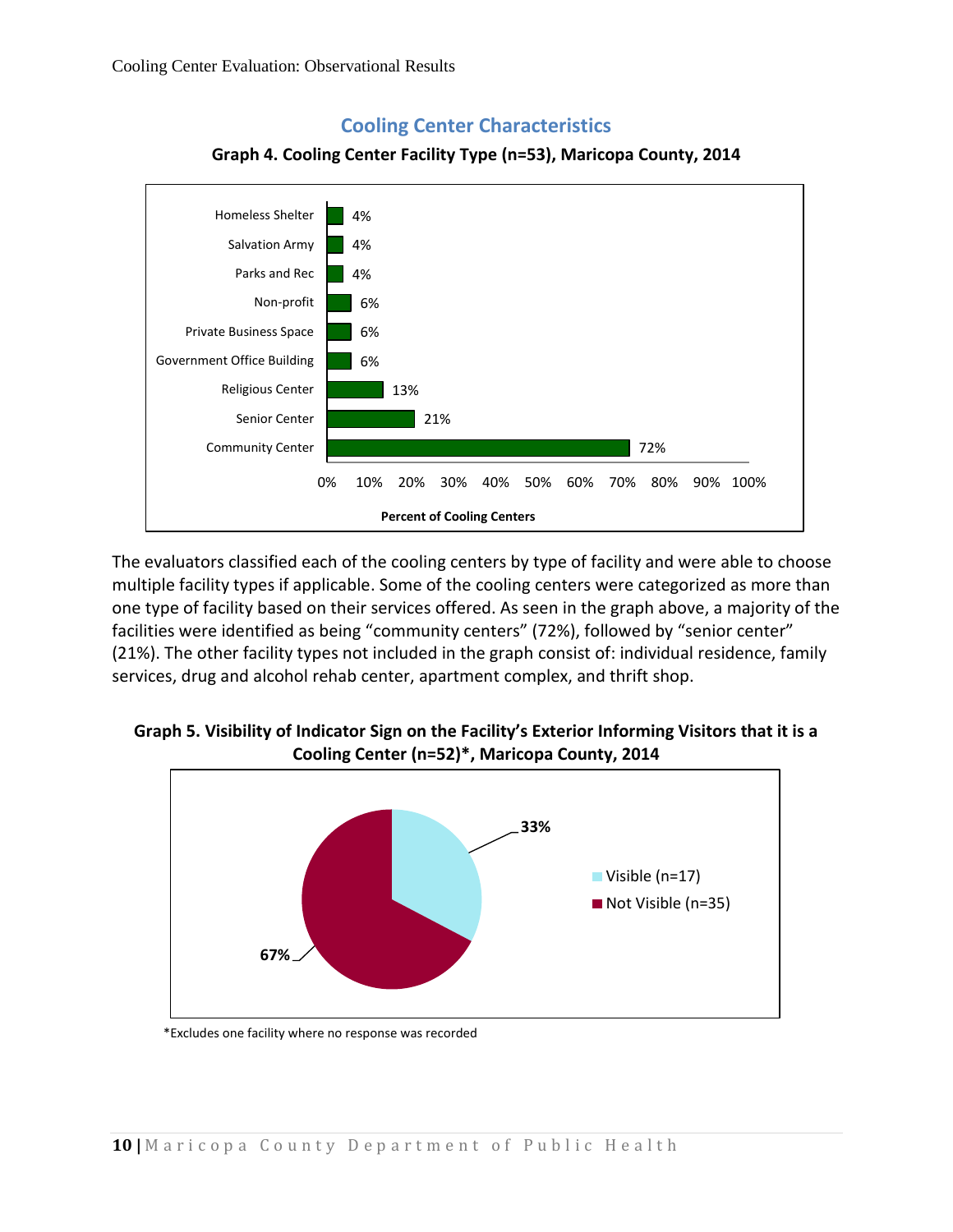While performing the observational survey evaluators looked for a visible sign on the cooling center's exterior indicating that the facility was a cooling center. Based on the observations made by the evaluators, two thirds (67%) of the Cooling Centers did not have a clearly visible sign on the facility's exterior. Refer to **Appendix Table 3** for more detailed information about indicator signs.

Examples of signage from HRN facilities are shown below.



**Graph 6. Presence of Indicator Sign Provided by Facility in both English and Spanish Informing Visitors that it is a Cooling Center (n=17)\*, Maricopa County, 2014**



\*Excludes 36 facilities that did not have an indicator sign visible

Evaluators also documented whether or not the indicator signs were provided in both English and Spanish. Based on the 17 facilities that had an indicator sign, only 41% of indicator signs were provided in both languages.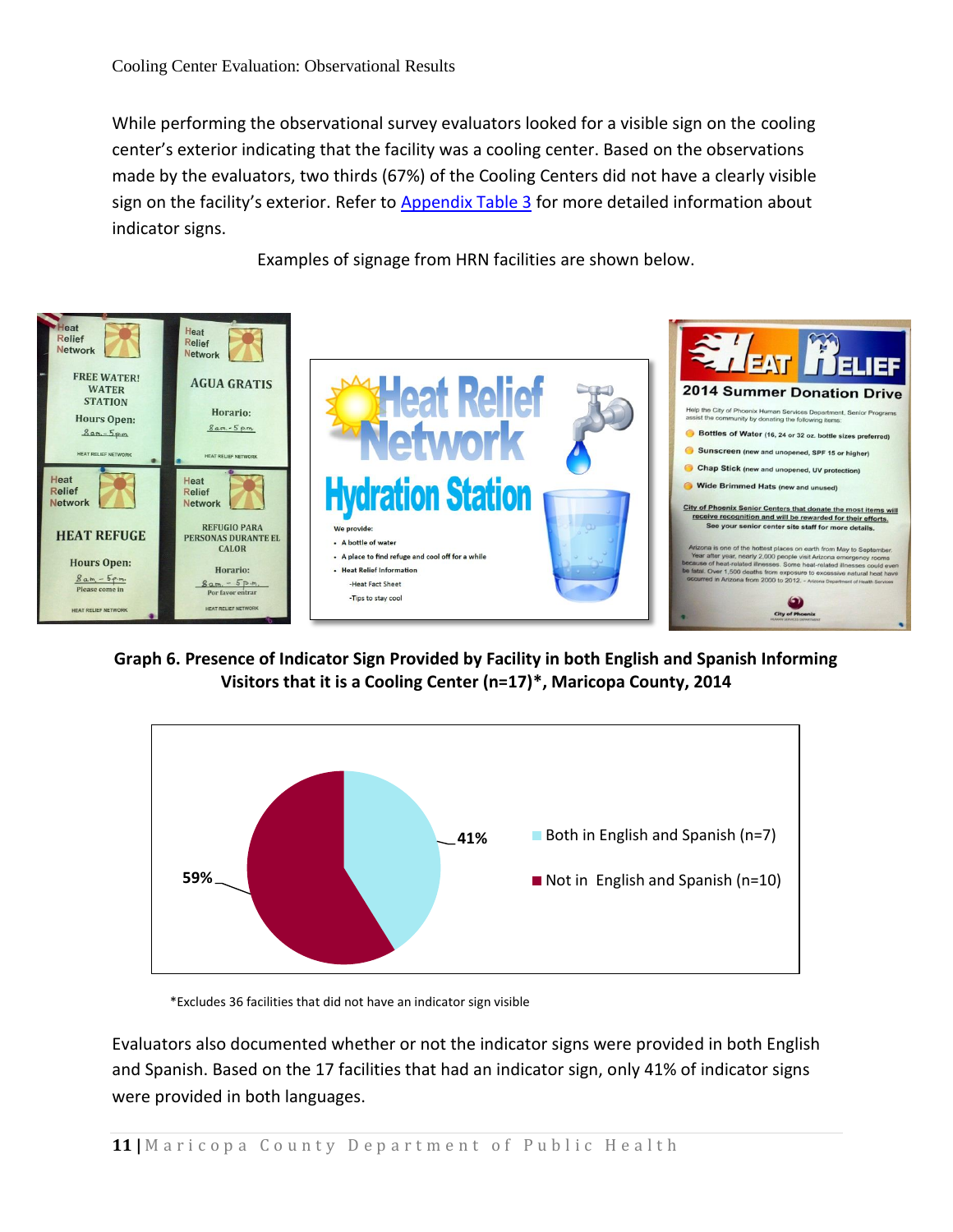

**Graph 7. Accessibility of Cooling Centers (n=52)\*, Maricopa County, 2014**

\*Excludes one facility where no response was recorded

Based on the observational survey, evaluators indicated that 90% of the cooling centers were easily accessible. Evaluators defined easily accessible as: easy to approach, enter, use or understand, as well as, easy for disabled people to enter or use.

## **Cooling Center Resources and Amenities**

<span id="page-11-0"></span>**Graph 8. Resources and Amenities Available to Cooling Center Visitors (n=53), Maricopa County, 2014\***



\*Evaluators were able to choose more than one option; total adds to more than 100%.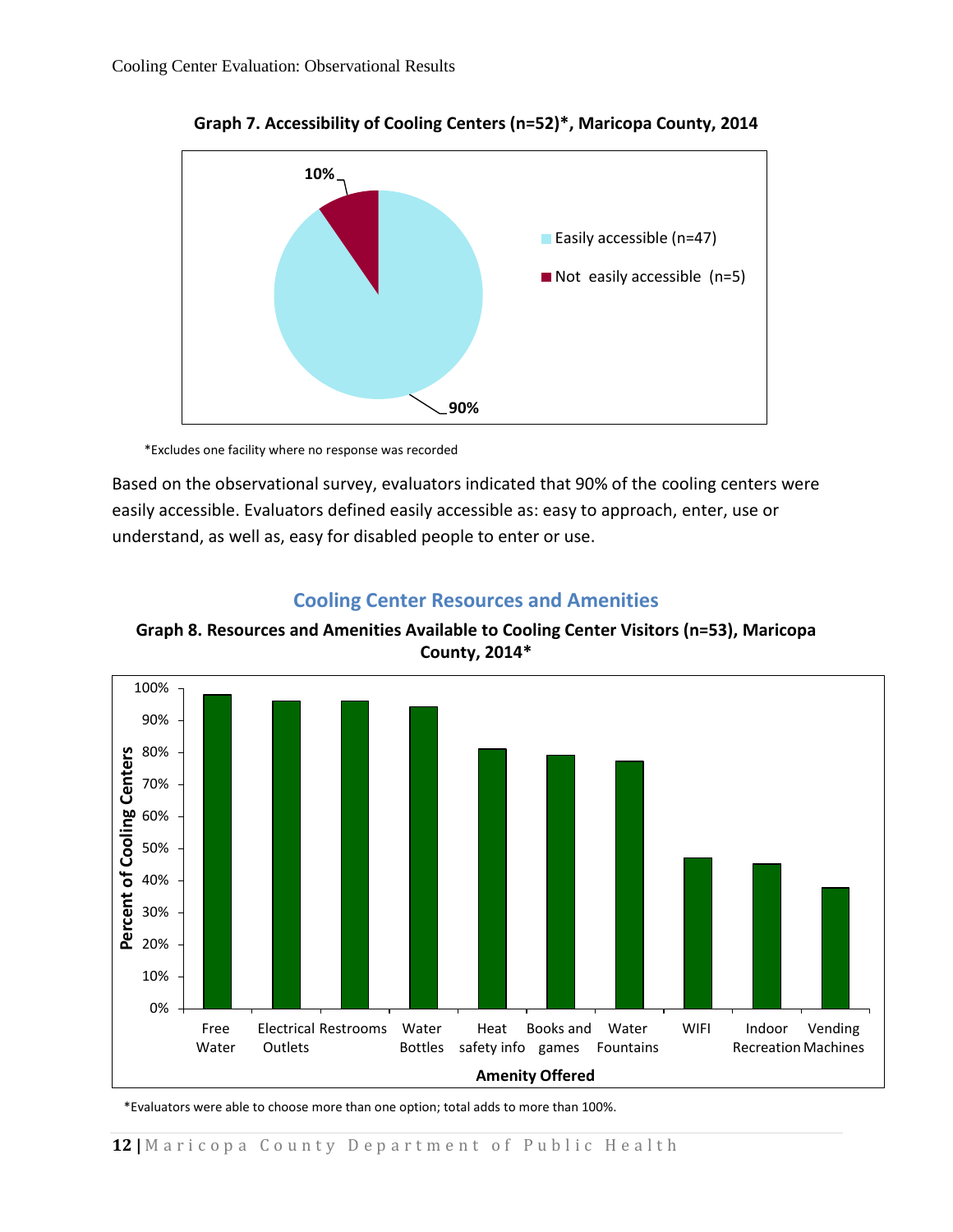The cooling centers offered a multitude of resources and amenities including everything from free water to electrical outlets and more. During the observational survey evaluators indicated all amenities/resources that applied to each cooling center. Most or all of the cooling centers were noted as having free water (100%), electrical outlets (96%) and public restrooms (96%) available for visitors. Less than half of the cooling centers were noted to have Wi-Fi (47%), an indoor recreation or play area (45%), or vending machines (38%).





\*Evaluators were able to choose more than one option.

Evaluators were given the option to list any additional services observed at each of the cooling centers. The most common services provided by cooling centers were food, beverage, and hospitality services (23%), human services (17%), and employment and financial services (9%). Refer to [Appendix Table 5](#page-22-0) for more detailed information about services provided by Cooling Centers.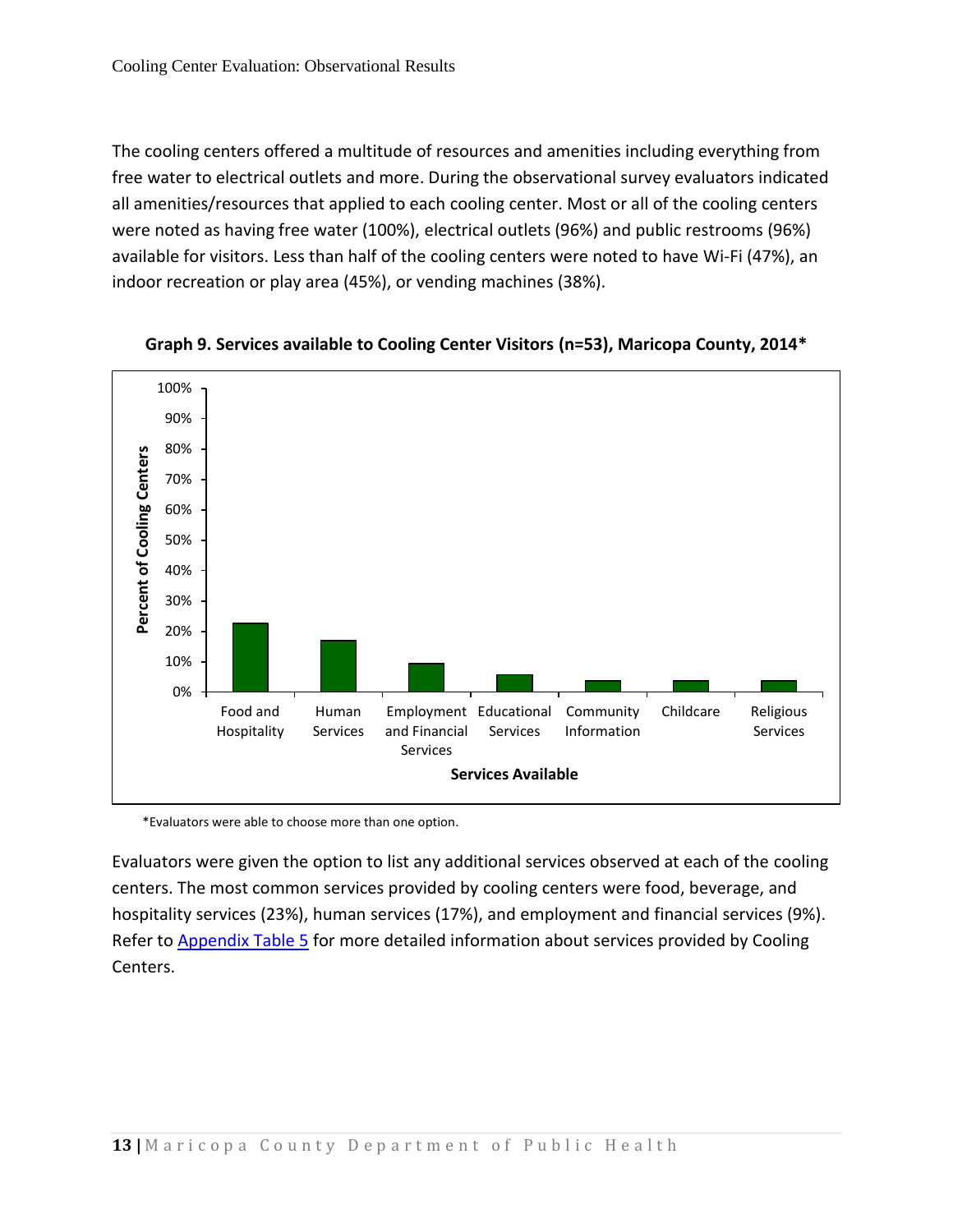

**Graph 10.Cooling Systems used at Cooling Center Facilities (n=53), Maricopa County, 2014\***

\*Evaluators were able to choose more than one option; total adds to more than 100%.

During the observational survey evaluators indicated what methods of cooling were used at each facility. Based on survey results, 98% of the facilities used central air conditioning to cool their facility. About a quarter (26%) of facilities indicated that they also use fans as a method of cooling. Refer to [Appendix Table 6](#page-22-1) for more detailed information on cooling systems.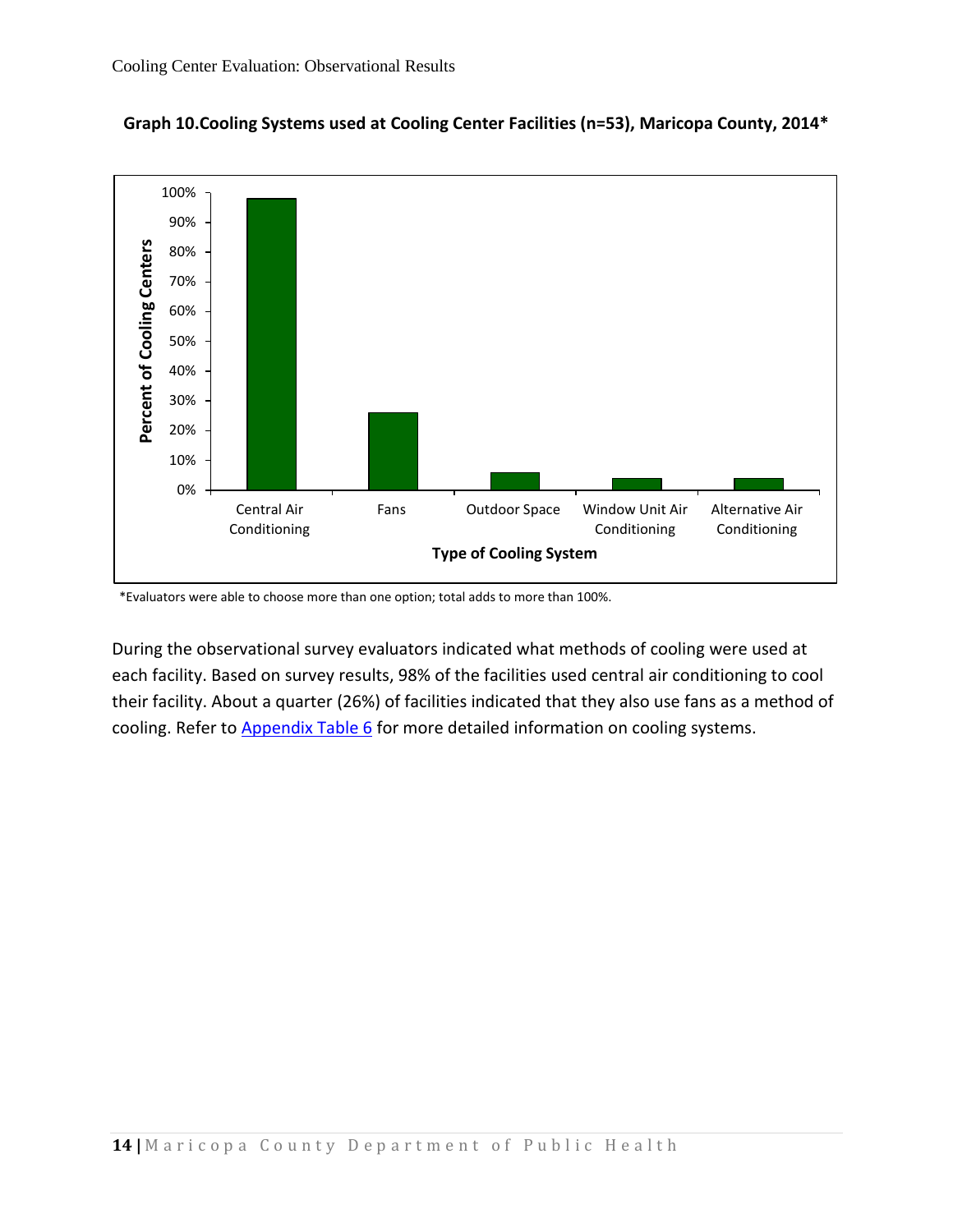## **Cooling Center Capacity**

<span id="page-14-0"></span>



Evaluators were asked to indicate whether or not the facility's capacity sign was visible to visitors and guests. Based on the observational survey, 70% of facilities did not have the legal maximum capacity displayed somewhere visible to the evaluators.



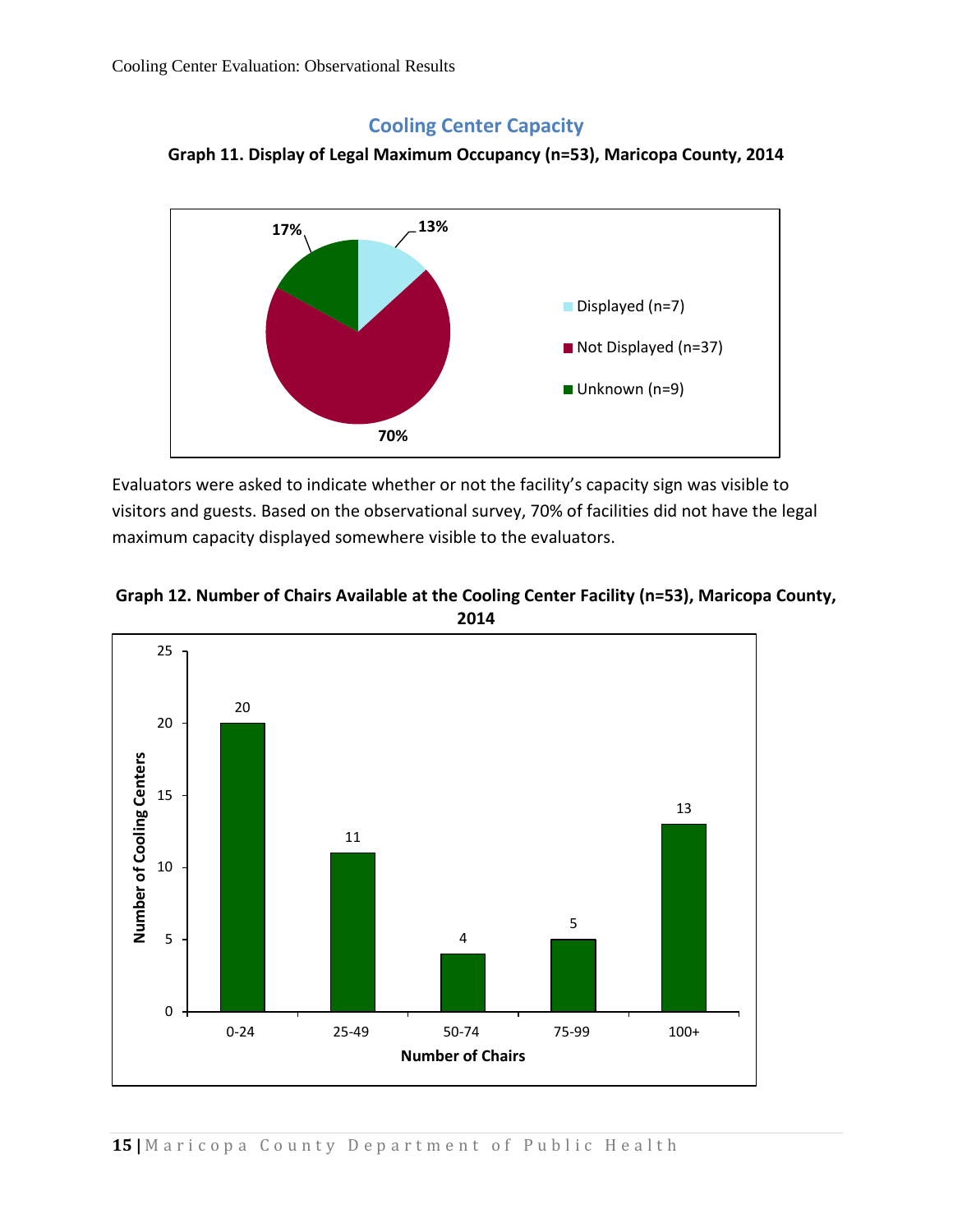Evaluators observed the seating arrangements available at each of the facilities to get a better idea of the facility's capacity. Evaluators were asked to count the number of chairs, benches, stools, couches and beds/cots at each facility. Graph 12 shows a breakdown of the number of chairs in cooling centers. 38% of facilities had 0-24 chairs at their facility. Twenty-five percent of facilities had 100 or more chairs. Please see **Appendix Table 4** for a breakdown of the other seating types and additional seating observations.

# **Cooling Center Utilization**

## <span id="page-15-0"></span>**Graph 13. Presence of Sign-in Sheet at Cooling Center Facilities (n=50)\*, Maricopa County, 2014**



\*Excludes three facilities where no response was recorded

The majority of facilities did not have a sign-in sheet available for cooling center visitors. This made it hard for the evaluators to identify who was visiting the cooling centers to seek relief from the heat versus visiting the facilities for other services.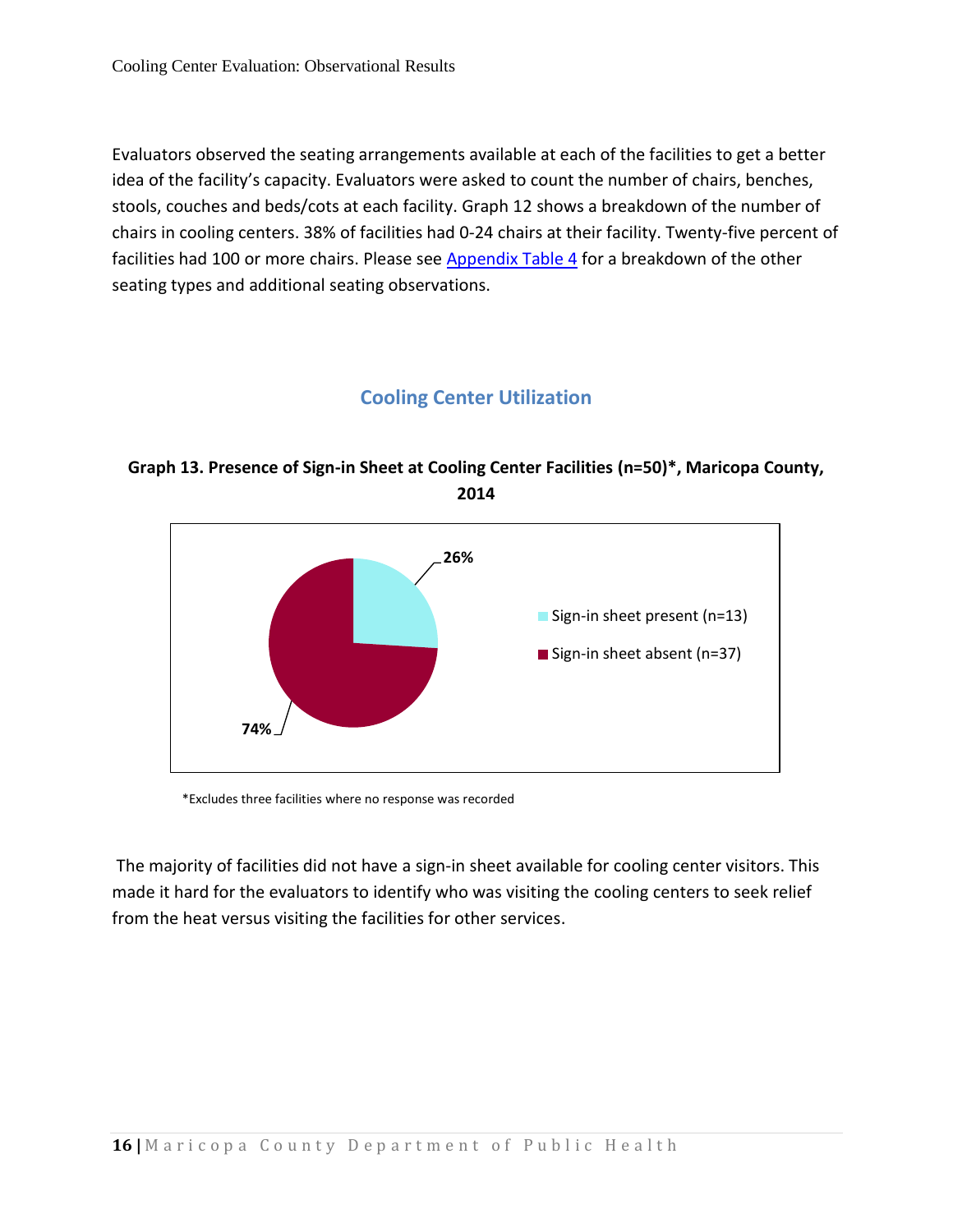

#### **Graph 14. Utilization Patterns of Cooling Center Visitors (n=53), Maricopa County, 2014\***

\*Evaluators were able to choose more than one option; total adds to more than 100%.

During the observational survey evaluators were given a list of utilization patterns and asked to check off all that applied to each facility. Evaluators indicated that a majority of cooling centers (85%) had "visitors that were coming in for other purposes or services offered at the facility." Evaluators also indicated that 47% of the facilities had visitors who were "mostly sitting and relaxing in chairs." There were 6 facilities that evaluators indicated did not have a lot of visitors.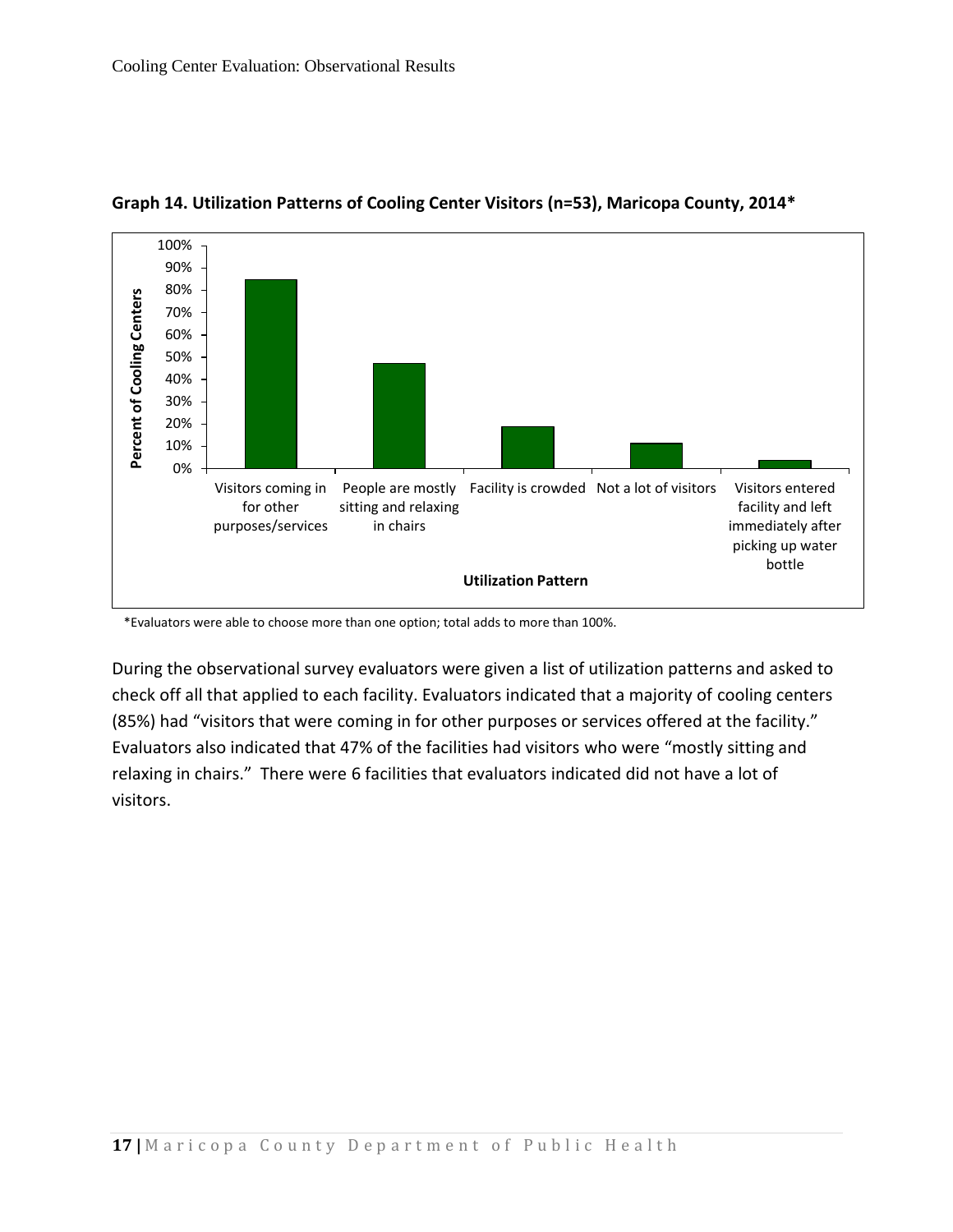# **Qualitative Description of Cooling Centers**



<span id="page-17-0"></span>**Graph 15. Qualitative Description of Cooling Center (n=53), Maricopa County, 2014\***

\*Evaluators were able to choose more than one option; total adds to more than 100%.

Evaluators were asked to give a brief qualitative description of each of the cooling centers. Several of the facilities were noted as providing several amenities and ample amount of space (68%), with a few facilities offering outdoor amenities (15%). Forty-two percent of facilities were noted as being easily accessible, and 30% of the facilities were noted as being easily visible. Please see Data Dictionary for full definitions. Refer to [Appendix Table 7](#page-22-2) for more detailed information on the qualitative descriptions of facilities. [Table 2](#page-18-1) includes sample verbatim qualitative descriptions of cooling centers.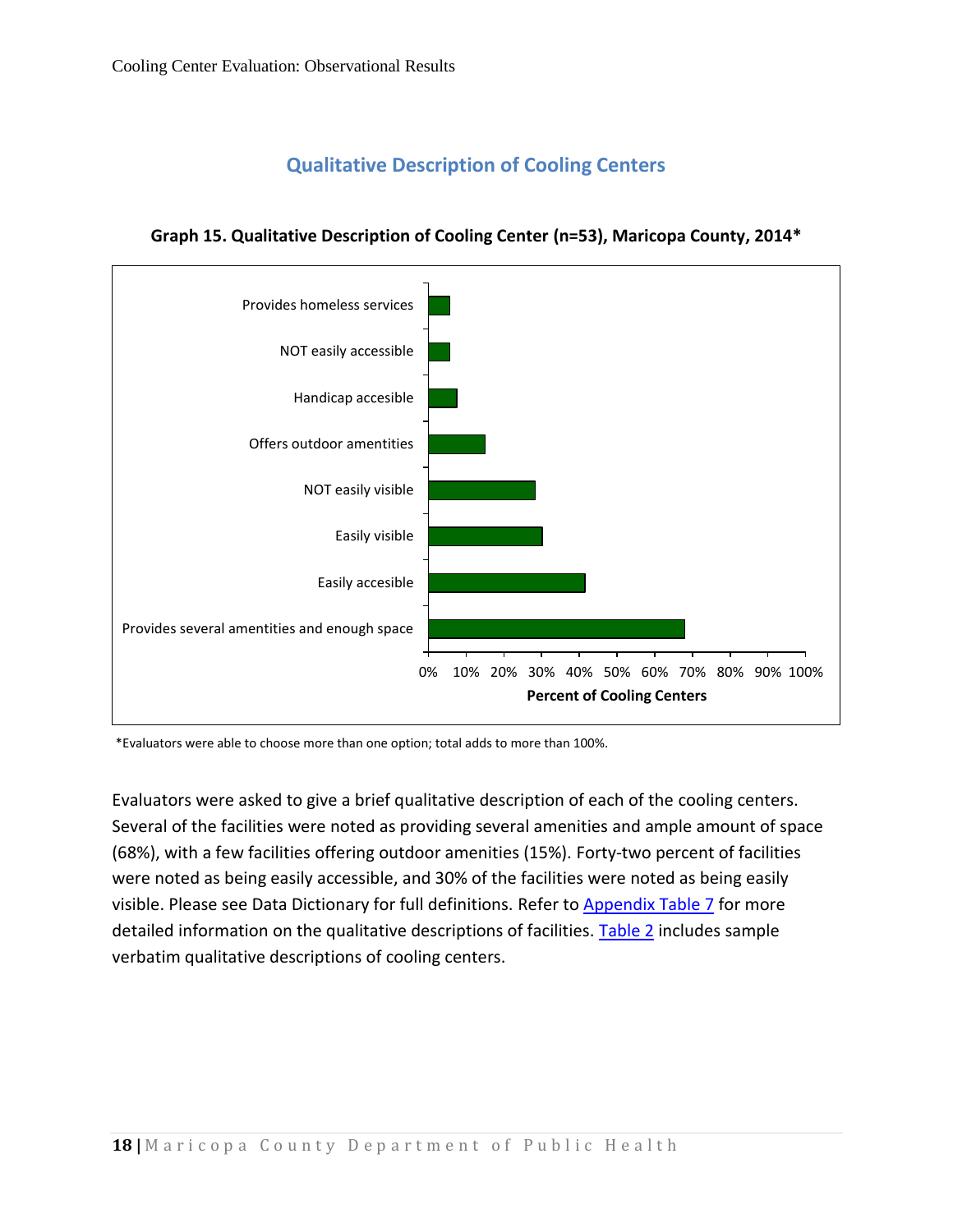#### **Table 2. Verbatim Sampling of Qualitative Descriptions of Cooling Centers**

<span id="page-18-1"></span>"Large park, easy to access from both sides of the park. There are two main lobbies—a kids side and adult side. There is a recreational room, 7 classrooms, a kitchen, large gym. There is a playground, a skate park, tennis courts, handball court, softball field outside the facility."

"No visible signage on main road. Center is enclosed by wall of rocks. Passerby would not know Center exists unless they have prior knowledge."

"The facility is right in the middle of a construction zone (for the time being), so it was tough to access. Without the construction it would be easily accessible. It is a large facility filled with numerous human services programs, and a children's play area."

"Site is easily visible from the main street. Center is on a large acre of land with green expanse. A large, green sign is visible from the main road  $(19<sup>th</sup>$  Ave) indicating that the center is here. Site lies next to freeway entrance."

"Large open area extended from church with tables for sitting/eating, a large carpeted sleeping area, a large kitchen for meals, bathrooms, educational materials, books/magazines, etc. Very easily accessible."

<span id="page-18-0"></span>"The facility was a small apartment, part of a transitional living facility. There was enough space for only a handful of people. The facility had a couch, TV, small kitchen, and bathrooms available. The facility was not easily visible; it is set back in a residential area behind a gated fence. We struggled to get in at first because we thought the gate was locked. Although, staff was very friendly and came out to meet us."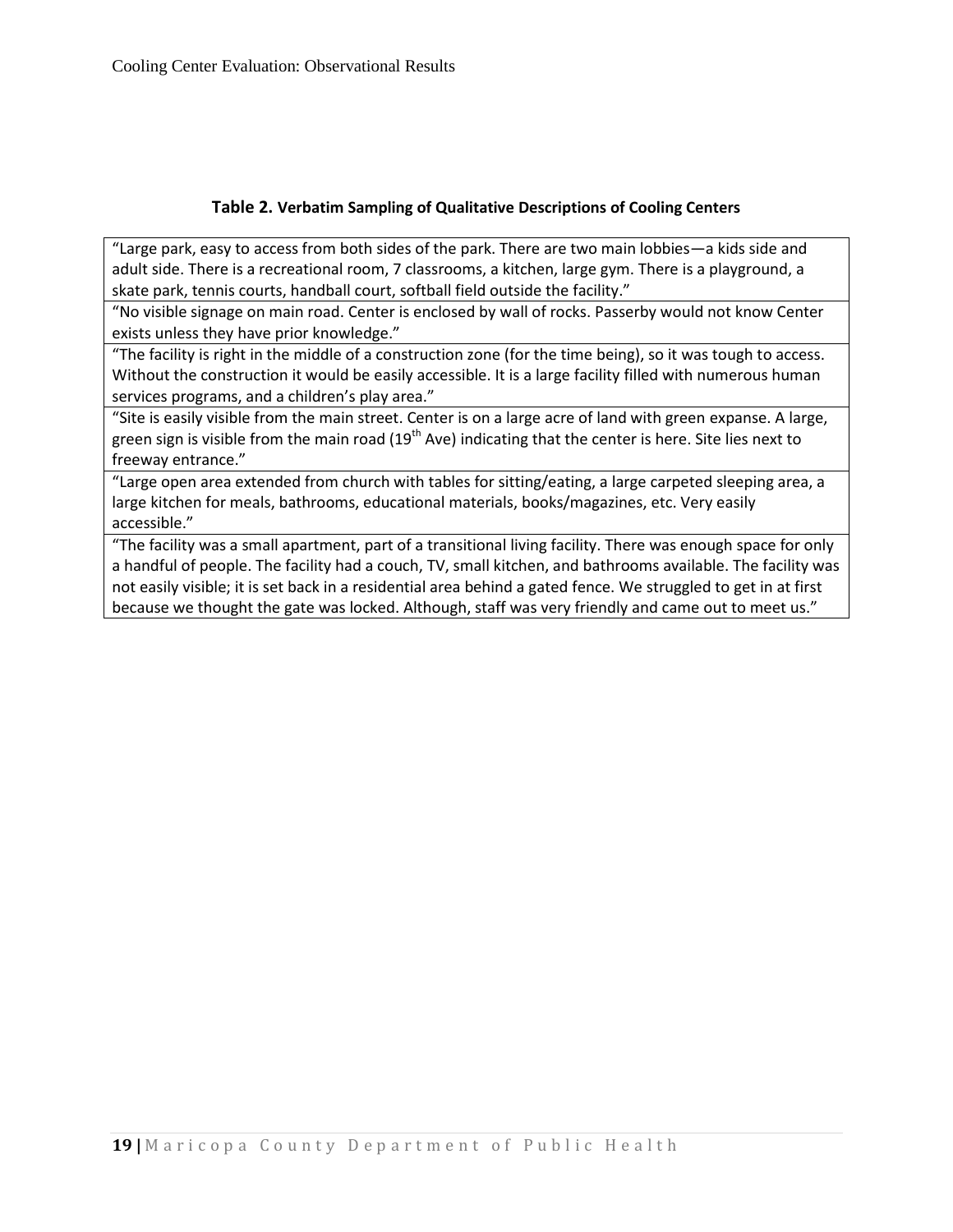# **Limitations**

While the observational surveys provided valuable information regarding the characteristics, utilization patterns, capacity, and overall description of the cooling centers, it had some limitations. One of the major limitations was observational bias. Observational bias is unavoidable because each evaluator brings their own views and beliefs to the table. This affects how each evaluator perceives their surroundings. Although it is unavoidable, steps were taken to ensure as little observational bias occurred as possible. Before the field teams were deployed, standard checks and procedures were put in place to make sure that the evaluators conducted the observational survey in a standardized manner to eliminate as much bias as possible.

Another limitation was the inability to differentiate between cooling center visitors and visitors coming in for other services. Most of the facilities doubled as a community center, senior center, or another type of service facility in addition to serving as a cooling center. This made it difficult for the evaluators to determine which visitors were at the facility for heat refuge purposes and which visitors were there to receive other services. This also made it difficult for the evaluators to track the true utilization patterns of the Cooling Centers, although this information was also assessed through the project's other research instruments (facility manager survey and visitor survey).

# **Conclusions and Recommendations**

<span id="page-19-0"></span>Overall, the observational survey provided an inside look at the operations and management of the cooling centers. By conducting the observational survey, evaluators were able to identify key characteristics of the cooling centers, utilization patterns, and overall strengths of the centers and areas for improvement. Highlights of the analysis include:

- Most cooling centers had an average temperature between 70-79˚F
- The majority of cooling centers were classified as community centers
- One hundred percent of the cooling centers observed offered free water to visitors
- Along with the standard services of cooled space and water, 23% of cooling centers offered beverage, food, and hospitality services, and 17% offered human services
- Almost 100% of the cooling centers used central air conditioning to cool their center
- The majority of cooling centers were observed to have visitors who were there for purposes or services other than heat relief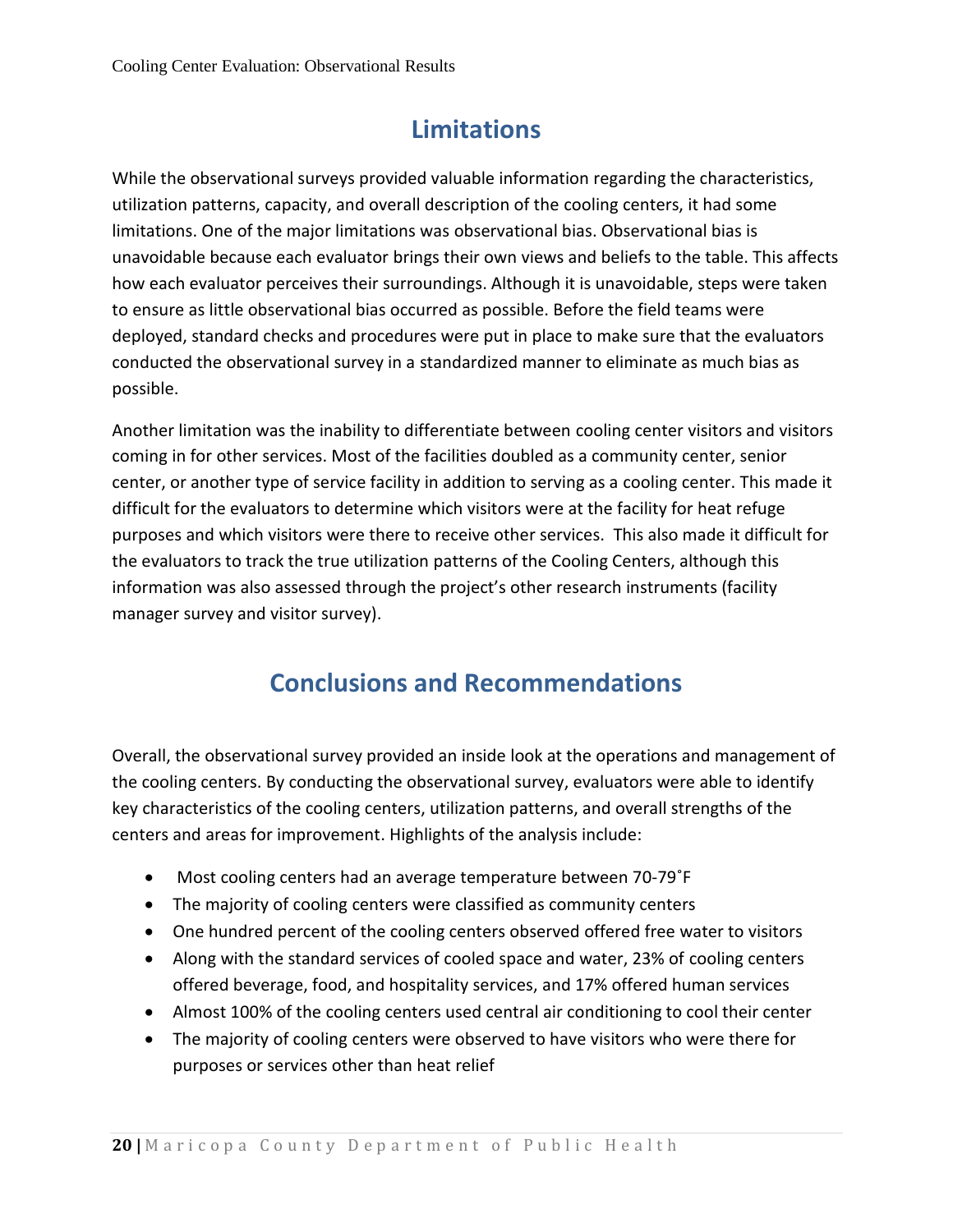- Two-thirds of cooling centers lacked an indicator sign informing visitors they were a heat refuge station
- Evaluators indicated that about one-third of the cooling centers were not easily visible, and a small percent were not easily accessible

Based on the results from the Cooling Center observational survey, Maricopa County Department of Public Health recommends the following:

- Cooling centers and their visitors would benefit from more visible signage to indicate that they are a heat refuge station. They could also consider including information regarding the services they provide on the signs
- Location and visibility of the cooling centers should be taken into account when selecting cooling center facilities so that those who are most in need are able to locate them
- Due to the changing participation of cooling centers, regular updates to cooling center maps are recommended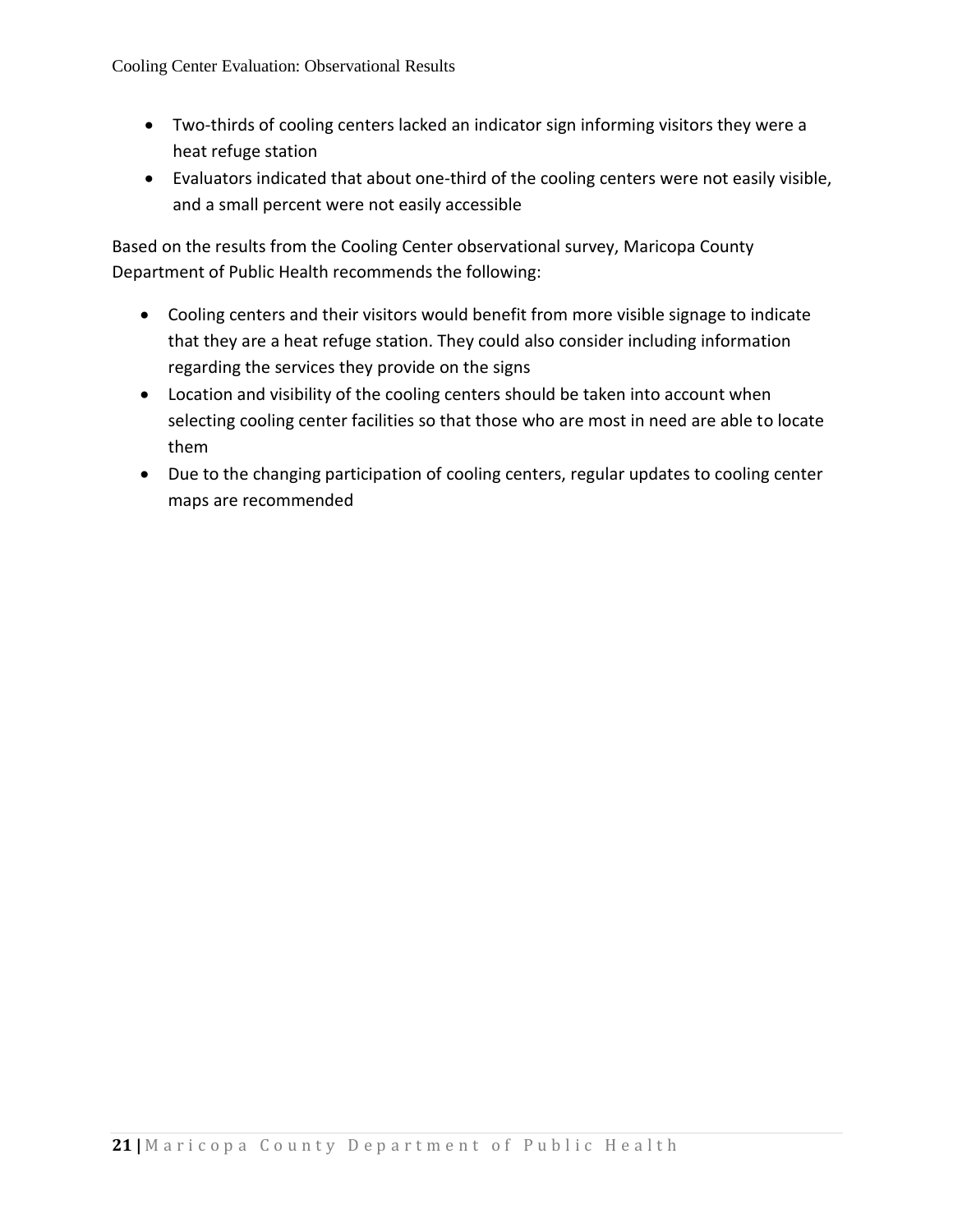# **Appendix**

## <span id="page-21-2"></span><span id="page-21-0"></span>**Table 3. Additional Information about Cooling Center Indicators Signs (n=17)\*, Maricopa County, 2014**

| <b>Characteristics of Indicator Signs</b>                               | # of Cooling Centers/Percent |
|-------------------------------------------------------------------------|------------------------------|
| Has the Heat Relief Network provided<br>signage                         | 12 (71%)                     |
| <b>Includes Cooling Centers' hours of</b><br>operation                  | 2(12%)                       |
| <b>Indicates that Cooling Center is a Heat</b><br><b>Refuge Station</b> | 4(24%)                       |
| <b>Provides Maricopa County Heat Tips</b>                               | 2(12%)                       |
| Asks for water donations                                                | 1(6%)                        |

\* Excludes 36 Cooling Centers that did not have a visible indicator sign

### <span id="page-21-3"></span>**Table 4. Availability of Seating Types in Addition to Chairs (n=53), Maricopa County, 2014**

<span id="page-21-1"></span>

| <b>Additional Seating Type</b>        | # of Cooling Centers |
|---------------------------------------|----------------------|
| <b>Benches</b>                        | 17 (32%)             |
| <b>Stools</b>                         | 2(4%)                |
| <b>Couches</b>                        | 15 (28%)             |
| Cots/Beds                             | 1(2%)                |
| <b>Children's Seating Area</b>        | 1(2%)                |
| <b>Game/Recreational Seating Area</b> | 2(4%)                |
| <b>Outdoor Seating Area</b>           | 2(4%)                |
| <b>Multiple Rooms with Seating</b>    | 12 (23%)             |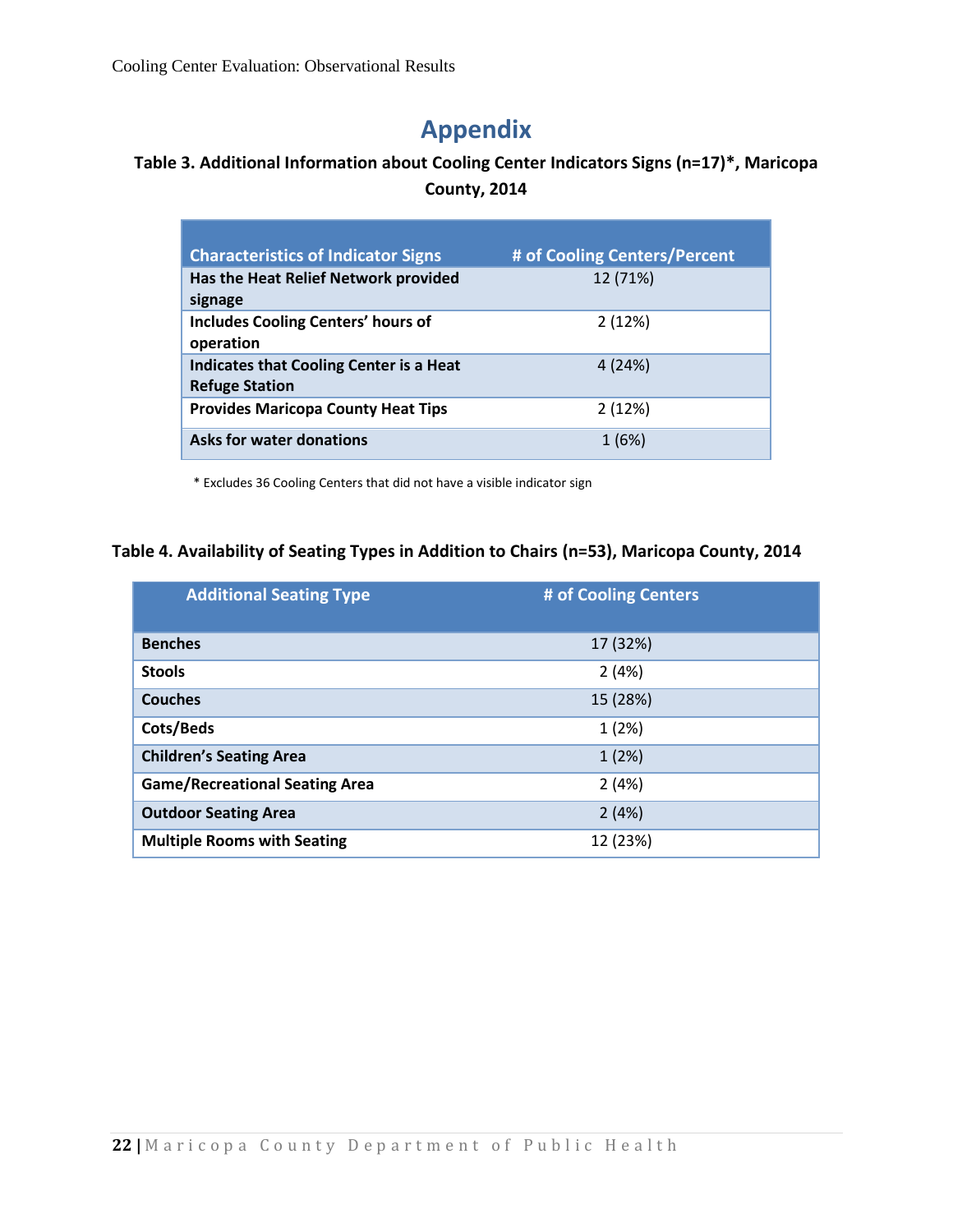## **Data Dictionary for Coded Variables**

<span id="page-22-0"></span>

| <b>Coded Variable</b>                              | <b>Definition</b>                                                                                                                                                                                                                                                                   |
|----------------------------------------------------|-------------------------------------------------------------------------------------------------------------------------------------------------------------------------------------------------------------------------------------------------------------------------------------|
| <b>Human Services</b>                              | Case management, Head Start program, social services, Vista<br>Colina (emergency family shelter), AWEE (Arizona Women's<br>Education and Employment), Healthy Mothers, Healthy<br>Babies, social workers, homeless services, health and wellness<br>classes, rehabilitation classes |
| <b>Employment &amp; Financial Services</b>         | Job Fair, VITA (Volunteer Income Tax Assistance), tax and<br>financial assistance, computer lab, job workshops, interview<br>workshop, skills workshop, utility and rent assistance                                                                                                 |
| Food, Beverage, and Hospitality<br><b>Services</b> | Water, coffee, tea, games, TV, movies, bingo, meals, daily<br>activities, outlets to charge electronics, hygiene kits,<br>emergency shelter, food boxes                                                                                                                             |
| <b>Educational Services</b>                        | Educational speakers, computer lab, education center                                                                                                                                                                                                                                |
| <b>Community Information</b>                       | List of restaurants that offer free food, community garden                                                                                                                                                                                                                          |
| <b>Childcare/Child Education</b>                   | Lunch for after school programs, childcare, children's activities                                                                                                                                                                                                                   |
| <b>Religious Services</b>                          | Sunday school classes, bible study, worship                                                                                                                                                                                                                                         |

#### **Table 5. Services Available, Maricopa County, 2014**

## **Table 6. Other Methods of Cooling, Maricopa County, 2014**

<span id="page-22-2"></span><span id="page-22-1"></span>

| <b>Coded Variable</b>               | <b>Definition</b>                                                                               |
|-------------------------------------|-------------------------------------------------------------------------------------------------|
| <b>Outdoor Space</b>                | Includes pool onsite, green space with trees and bodies<br>of water, misters are set up outside |
| <b>Alternative Air Conditioning</b> | Facility has solar panels for the A/C, central air is filtered<br>into in an open air           |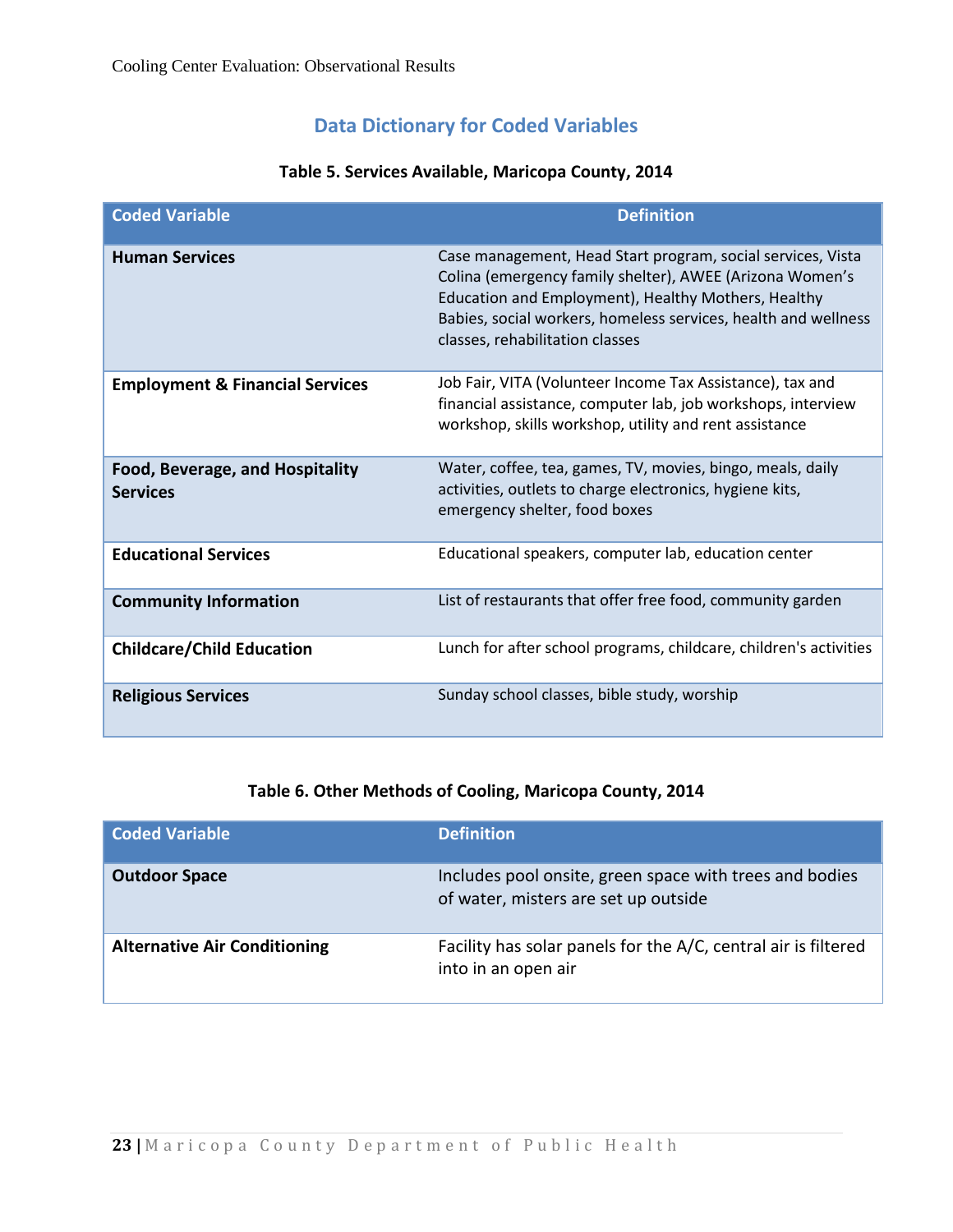| <b>Coded Variable</b>                                                       | <b>Definition</b>                                                                                                                                                                                                                                                                                                                                                                                                                                                                                                                                                                                     |
|-----------------------------------------------------------------------------|-------------------------------------------------------------------------------------------------------------------------------------------------------------------------------------------------------------------------------------------------------------------------------------------------------------------------------------------------------------------------------------------------------------------------------------------------------------------------------------------------------------------------------------------------------------------------------------------------------|
| <b>Cooling Center provides several</b><br>amenities & ample amount of space | Large reception/waiting area, bathrooms, water<br>fountain, vending machines, water bottles available,<br>chairs/couches, kids play area, bookshelves, reading<br>materials, classrooms, multi-purpose room kitchen, large<br>gym, TV, welcome desk, sleeping area, educational<br>materials, books/magazines, games, BINGO,<br>exercise/recreational rooms, thrift shop furniture, pool,<br>water slide, pool tables, Wii, food and beverage, hygiene<br>services, clothing, facility has security, chapel                                                                                           |
| <b>Cooling Center is easily visible</b>                                     | Visible to passersby and traffic, visible signage from<br>streets, large green sign, visible from public transit,<br>considerable amount of signage                                                                                                                                                                                                                                                                                                                                                                                                                                                   |
| <b>Cooling Center is easily accessible</b>                                  | Near public transit, right off a main street                                                                                                                                                                                                                                                                                                                                                                                                                                                                                                                                                          |
| <b>Cooling Center offers outdoor</b><br>amenities                           | Skate park, playground, tennis court, softball field, ample<br>amount of parking, baseball fields, picnic tables                                                                                                                                                                                                                                                                                                                                                                                                                                                                                      |
| <b>Cooling Center is handicap accessible</b>                                | Wheelchair ramps, wheelchair accessible, handicap<br>parking, automatic doors, not handicap accessible                                                                                                                                                                                                                                                                                                                                                                                                                                                                                                |
| <b>Cooling Center is NOT easily visible</b>                                 | A few blocks off the main street and not obvious from<br>the outside that it is a cooling center, facility is located in<br>an apartment complex, facility is located in a strip mall so<br>it is hard to spot, building is not clearly marked, signage<br>is only visible from one side of the street, cooling center<br>duals as a thrift shop and is not marked with signage, no<br>visible signage, center is blocked by pile of rocks, cooling<br>center room is difficult to find and not labeled, located<br>next to a barbed wire fence, in the basement of a<br>building with little signage |
| <b>Cooling Center is NOT easily accessible</b>                              | Not easily accessible due to construction                                                                                                                                                                                                                                                                                                                                                                                                                                                                                                                                                             |
| <b>Cooling Center provides homeless</b><br>services                         | Homeless shelter, provides clothing, food, and water for<br>homeless                                                                                                                                                                                                                                                                                                                                                                                                                                                                                                                                  |

## **Table 7. Qualitative Description of Facility, Maricopa County, 2014**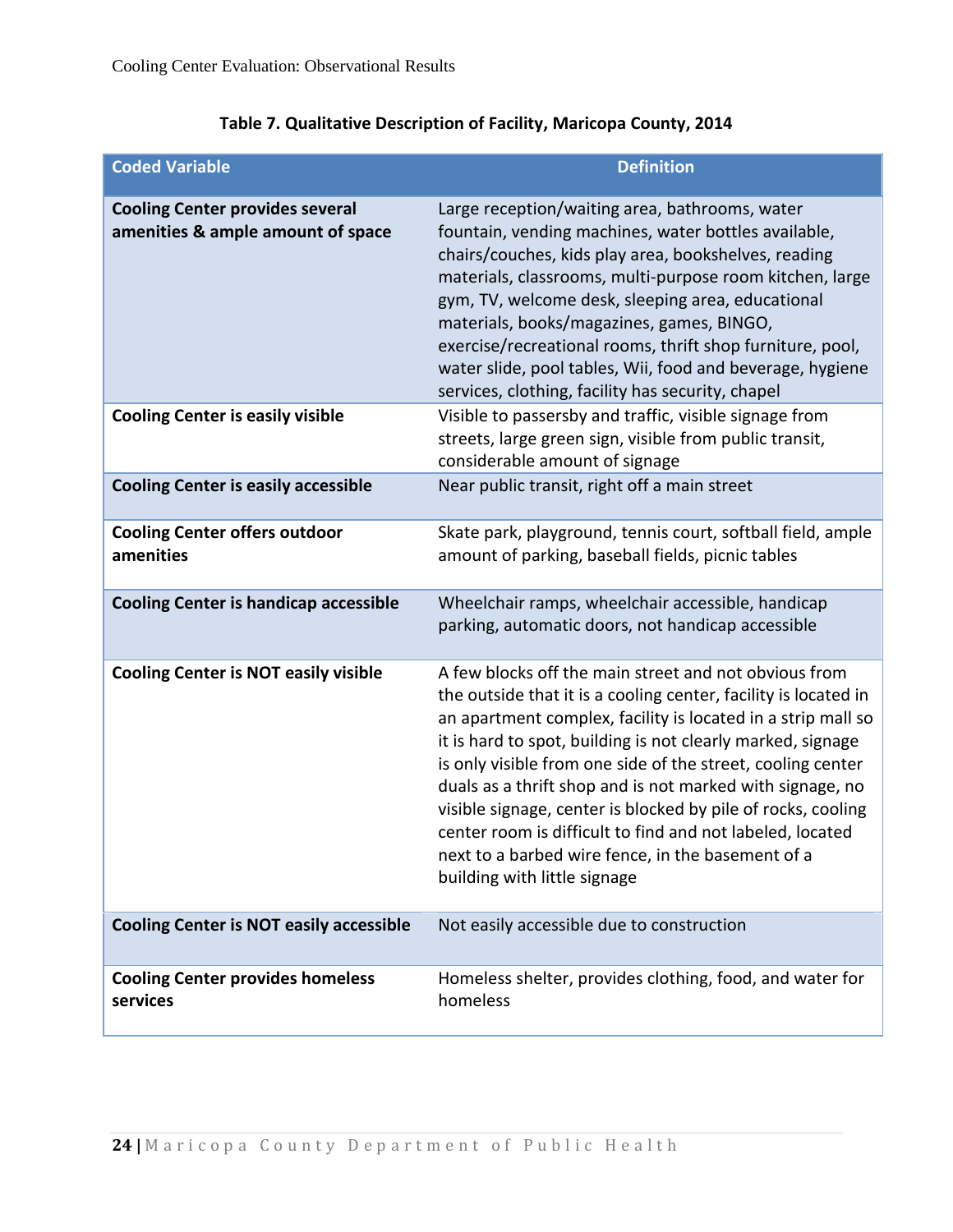### **Facility Observation Survey**

Cooling Center Evaluation: Facility Data Collection

The following information is to be collected by MCDPH-ADHS-ASU volunteers visiting regional cooling centers in summer 2014. It is anticipated that there will be one primary data collection visit per cooling center, and that these visits will be staggered throughout the summer. A spreadsheet template exists for members of the research team to use for data.

#### **Facility Visit Metadata:**

Data Collector Name:

Cooling Center Name:

Date of Visit:

Time of Visit:

Indoor Temperature (if available):

Photo of inside of cooling center recorded?

- Yes
- O No

Photo of exterior of cooling center (including surrounding area) recorded?

- Yes
- No

### **Cooling Center Location, Type, and Visibility:**

Facility Type (select all that apply):

- **Library**
- □ School
- □ Government Office Building
- **Q** Community Center
- □ Religious Center
- **Q** Private Business Space
- Individual Residence

Other Facility Type: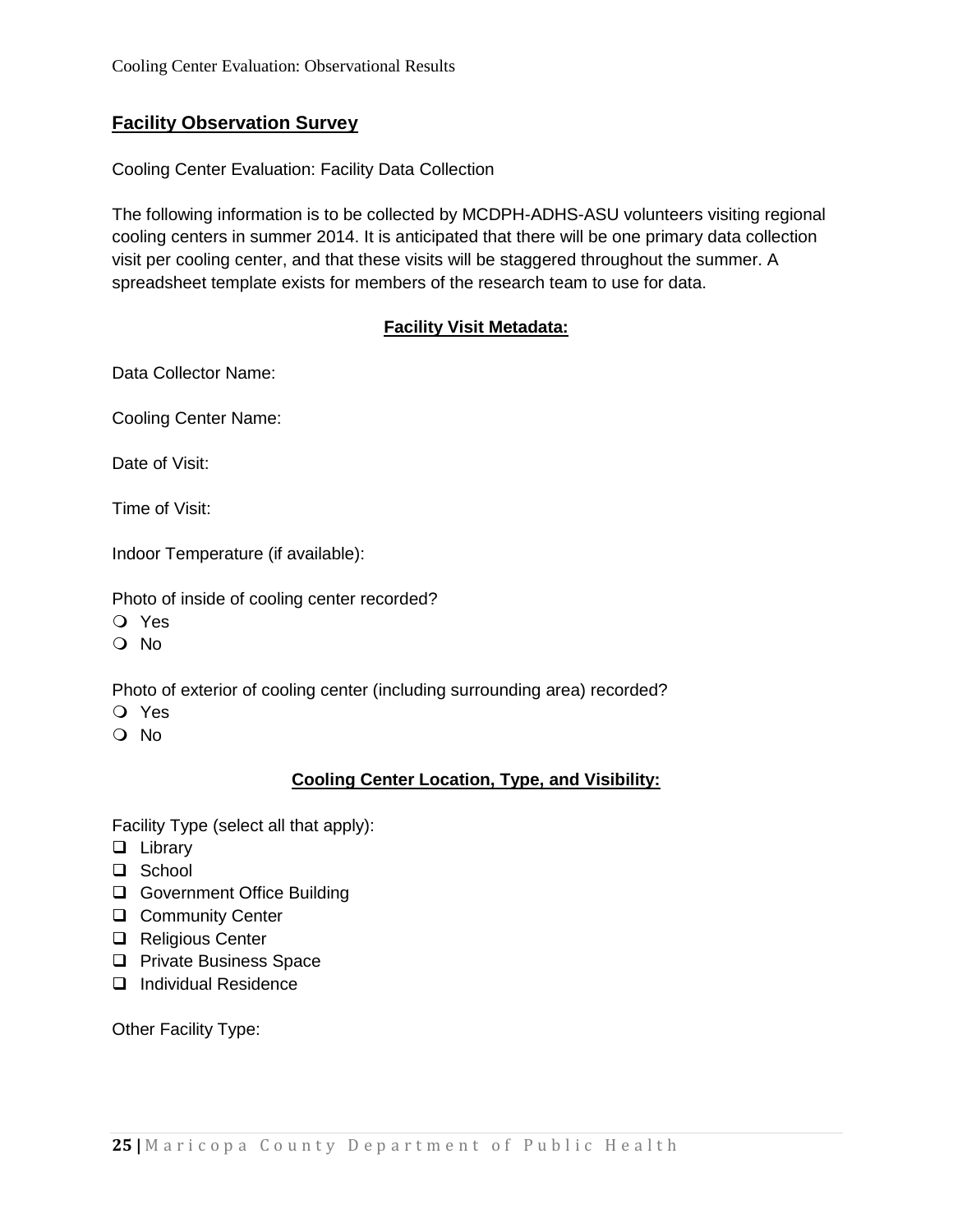Is there an indicator (sticker, emblem, sign on window, etc.) visible on the facility's exterior that informs people that is a cooling center?

- Yes
- No

Description of indicator:

Was a picture of the indicator taken?

- Yes
- No

Is the indicator/signage provided in both English and Spanish?

- Yes
- O No

Other languages available on signage:

Please provide a quick qualitative description of the facility (ex: easily visible, tough to access, other):

Is the facility easily accessible?

- Yes
- O No

### **Cooling Center Capacity:**

Is the legal maximum occupancy for the facility displayed? If yes, what is the maximum occupancy?

Total Seating Capacity:

\_\_\_\_\_\_ # of Chairs

\_\_\_\_\_\_ # of Benches

\_\_\_\_\_\_ # of Stools

\_\_\_\_\_\_ # of Couches

**\_\_\_\_\_\_#** of Beds or Cots

Other seating observations:

#### Cooling Center Utilization:

Is a sign-in sheet present?

- Yes
- O No